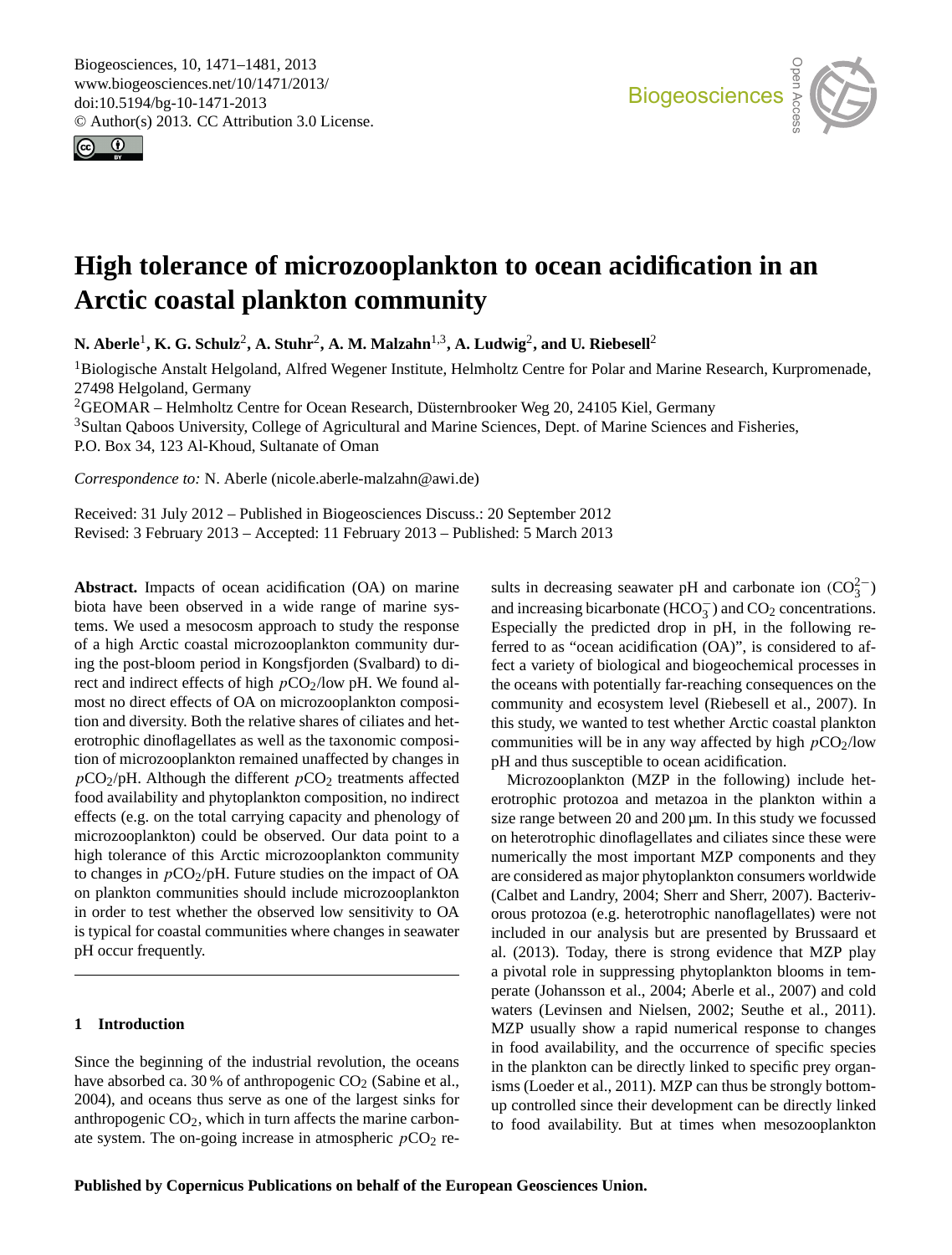abundance is high, top-down control (e.g. by copepods or meroplanktonic larvae) plays a crucial role in suppressing MZP abundance considerably (Levinsen and Nielsen, 2002).

Changes in  $pCO<sub>2</sub>$  are known to affect consumers indirectly via changes, e.g. in food availability, phytoplankton community structure, size classes and stoichiometry (Suffrian et al., 2008; Feng et al., 2009; Rossoll et al., 2012). On the other hand MZP are known for a direct pH sensitivity (Hinga, 2002; Pedersen, 2003), and a drop in seawater pH as a result of increasing  $pCO<sub>2</sub>$  could directly affect the physiology of both autotrophic and heterotrophic protists by changing, e.g. intracellular pH, membrane potentials and enzyme activities (Nielsen et al., 2010).

To investigate the impact of OA on a natural Arctic plankton community, a mesocosm experiment was conducted in Kongsfjorden, Svalbard, over a period of about one month in June/July 2010. The initiation of the phytoplankton spring bloom in the fjord starts already under the ice cover, culminating between April and early June after ice break-up (Eilertsen et al., 1989; Seuthe et al., 2011). After the spring bloom, phytoplankton remain moderately high during late spring and summer (Hop et al., 2002). MZP are underinvestigated in the Kongsfjorden so far, but there is profound evidence that ciliates and heterotrophic dinoflagellates play an important role as trophic intermediaries in Arctic plankton communities (Seuthe et al., 2011).

In the present study we hypothesized the following:

- 1. direct effects of high  $pCO<sub>2</sub>$  will alter MZP community composition and diversity, and
- 2. indirect effects of high  $pCO<sub>2</sub>$  by changes in food availability and phytoplankton composition will alter the carrying capacity and phenology of MZP.

# **2 Methods**

In summer 2010 nine polyethylene mesocosms ( $\sim$  50 m<sup>3</sup>, 17 m long) were deployed at  $78°56'2''$  N,  $11°53'6''$  E in Kongsfjorden, Svalbard, from 28 May 2010 until 7 July 2010. The mesocosms were moored, and each mesocosm was filled with nutrient-poor, post-bloom seawater from the fjord passed through a net of 3 mm mesh-size during filling.  $CO_2$ -enriched seawater was injected into the mesocosms to achieve a gradient in  $pCO<sub>2</sub>$  levels ranging between 175 and 1085 µatm respectively from ambient post-bloom conditions to 21st century predictions (see Table A1 for details on pH and  $pCO<sub>2</sub>$  during the course of the experiment). Three different levels were defined: low  $pCO<sub>2</sub>$  level of 175– 250 µatm; intermediate  $pCO<sub>2</sub>$  level of 340–600 µatm; and high  $pCO_2$  level of 675–1085 µatm where the  $pCO_2$  values given are calculated as the mean  $pCO<sub>2</sub>$  from day 8–27. On day 13, nutrients were added to all  $pCO<sub>2</sub>$  treatments to ensure a sufficient nutrient supply for bloom development. The added nutrient concentrations were ∼ 5 µM nitrate, ∼ 0.3 µM phosphate and ∼ 2.5 µM silicate. A detailed description of the mesocosm design, the deployment logistics, the methodology of  $CO<sub>2</sub>$  enrichment and the maintenance of the mesocosms throughout the duration of the experiment is given in Riebesell et al. (2012).

# **2.1 Microzooplankton sampling and identification**

Seawater samples for MZP enumeration were taken once a week by a depth-integrating water sampler (depth integration: 0–12 m water depth). A total of 250 mL of seawater were transferred to brown-glass bottles and fixed with acidic Lugol's iodine (2 % final concentration). A total of 100 mL of each sample were transferred to sedimentation chambers, and MZP were counted by the inverted microscope method (Utermöhl, 1958) at a  $200 \times$  magnification with a Zeiss Axiovert 135. The whole area of the bottom plate was counted for each sample in order to guarantee comparability of the counting method both at periods of high and low MZP abundance. Most dinoflagellates were considered as heterotrophic since most species found in the samples are characterized by obligate or optional heterotrophic feeding modes. Only some small, chloroplast-bearing dinoflagellates were considered as predominantly autotrophic and included into the phytoplankton. MZP were identified to the lowest possible taxonomic level (species or genus level) according to Kahl (1932), Foissner et al. (1995), Strüder-Kypke et al. (2002), Tomas (1996) and Scott (2005). For biovolume calculations geometric proxies were used according to Hillebrand et al. (1999), and carbon biomass was calculated using the conversion factors given in Putt and Stoecker (1989). Diversity was measured by the Shannon-Wiener function  $(H')$ ; loge) (Shannon and Weaver, 1963).

# **2.2 Phytoplankton sampling and identification**

A total of 100 mL water sample from a depth-integrating water sampler (depth integration: 0–12 m water depth) were filled in brown-glass bottles and fixed with alkaline Lugol's iodine (1 % final concentration). The counting was performed after Utermöhl (1958) with an inverted microscope (Zeiss Axiovert 100). Cells bigger than  $12 \mu m$  were counted on the half bottom area at 200-fold magnification and cells less than  $12 \mu m$  ( $\sim$  5–12  $\mu$ m) on two to four stripes at 400-fold magnification. The settling volume was 25 mL. For identification Tomas (1996), Hoppenrath et al. (2009) and Kraberg et al. (2010) were used. The biovolumes were calculated after Olenina et al. (2006), and for transformation to carbon the equations of Menden-Deuer and Lessard (2000) were used.

# **2.3 Chlorophyll measurements**

A total of 250–500 mL of seawater were sampled and filtered onto GF/F for chlorophyll a analysis. Filters were stored frozen for at least 24 h and homogenized in 90 % acetone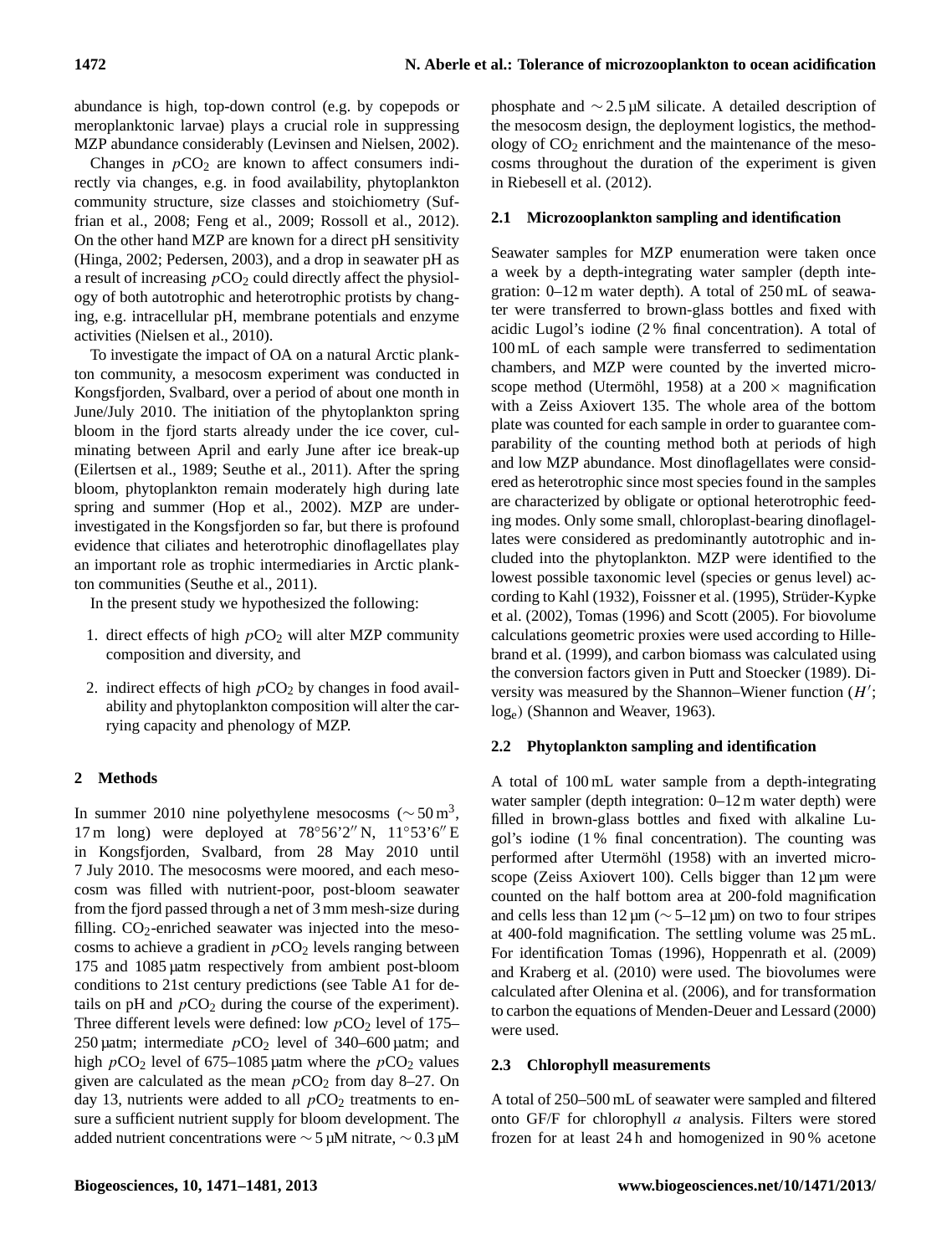

 $p(\Omega_2)$  of 175 (A), 180 (B) and 250 (C): grev lines:  $p(\Omega_2)$  of 340 (D), 425 (E) and 600 (F): red lines:  $p(\Omega_2)$  of 675 (G), 860 (H) and  $p(\Omega_2)$  of 675 (G), 860 (H) and lines:  $pCO_2$  of 175 (A), 180 (B) and 250 (C); grey lines:  $pCO_2$  of 340 (D), 425 (E) and 600 (F); red lines:  $pCO_2$  of 675 (G), 860 (H) and 1085 (D) **Fig. 1.** Microzooplankton (MZP) biomass ( $\mu$ g CL<sup>-1</sup>) and chlorophyll *a* concentrations ( $\mu$ g CL<sup>-1</sup>) in the different *p*CO<sub>2</sub> treatments (blue 1085 **(I)**).

**Table 1.** Regressions of microzooplankton response variables on  $pCO<sub>2</sub>$  treatments.

| Variable                                               | Unit                      | Equation                             | $r^2$               | P      |
|--------------------------------------------------------|---------------------------|--------------------------------------|---------------------|--------|
| Biomass maximum <i>Gymnodinium</i> cf. <i>arcticum</i> | $\mu$ g C L <sup>-1</sup> | $f = 5.15 + 0.0006 \times$           | 0.0096              | 0.8023 |
| Biomass maximum Gyrodinium cf. fusiforme               | $\mu$ g C L <sup>-1</sup> | $f = 15.98 - 0.0114 \times$          | 0.3522              | 0.0921 |
| Biomass maximum Lohmaniella oviformis                  | $\mu$ g C L <sup>-1</sup> | $f = 0.91 + 0.001 \times$            | 0.0240              | 0.6907 |
| Biomass maximum Rimostrombidium sp.                    | $\mu$ g C L <sup>-1</sup> | $f = 1.30 + 0.0006 \times$           | 0.0217              | 0.7054 |
| Biomass maximum Strombidium cf. conicum                | $\mu$ g C L <sup>-1</sup> | $f = 1.95 - 0.0009 \times$           | 0.2796              | 0.1433 |
| Biomass maximum Katodinium cf. glaucum                 | $\mu$ g C L <sup>-1</sup> | $f = 2.73 - 0.0002 \times$           | 0.0153              | 0.7510 |
| Microzooplankton diversity                             | H'                        | $f = 1.72 + 7.91 \times 10^{-007}$ × | $3 \times 10^{-05}$ | 0.9883 |
| Biomass maximum (total MZP)                            | $\mu$ g C L <sup>-1</sup> | $f = 40.22 - 0.0186 \times$          | 0.1249              | 0.1249 |
| Cumulative biomass (total MZP)                         | $\mu$ g C L <sup>-1</sup> | $f = 154.14 - 0.0115 \times$         | 0.0418              | 0.5980 |
| Cumulative biomass (ciliates)                          | $\mu$ g C L <sup>-1</sup> | $f = 42.45 + 0.0091$ ×               | 0.2190              | 0.2040 |
| Cumulative biomass (dinoflagellates)                   | $\mu$ g C L <sup>-1</sup> | $f = 108.69 - 0.0205 \times$         | 0.1618              | 0.2831 |

with glass beads (2 and 4 mm) in a cell mill thereafter. After centrifugation at 5000 rpm, chlorophyll a concentrations were determined in the supernatant on a fluorometer (TURNER, 10-AU) according to Welschmeyer (1994).

# **2.4 Statistical analysis**

To test for significant effects of  $pCO<sub>2</sub>$  on MZP diversity, a regression analysis was conducted. As an independent factor,  $pCO<sub>2</sub>$  and, as a dependent factor,  $H'$  were chosen using STATISTICA 6.0. Diversity was calculated using PRIMER 5.2 (© 2001 Primer-E Ltd.).

### **3 Results**

# **3.1 Chlorophyll** a**, phytoplankton biomass and composition**

The phytoplankton standing stock started with fairly low values at the beginning of the experiment showing initial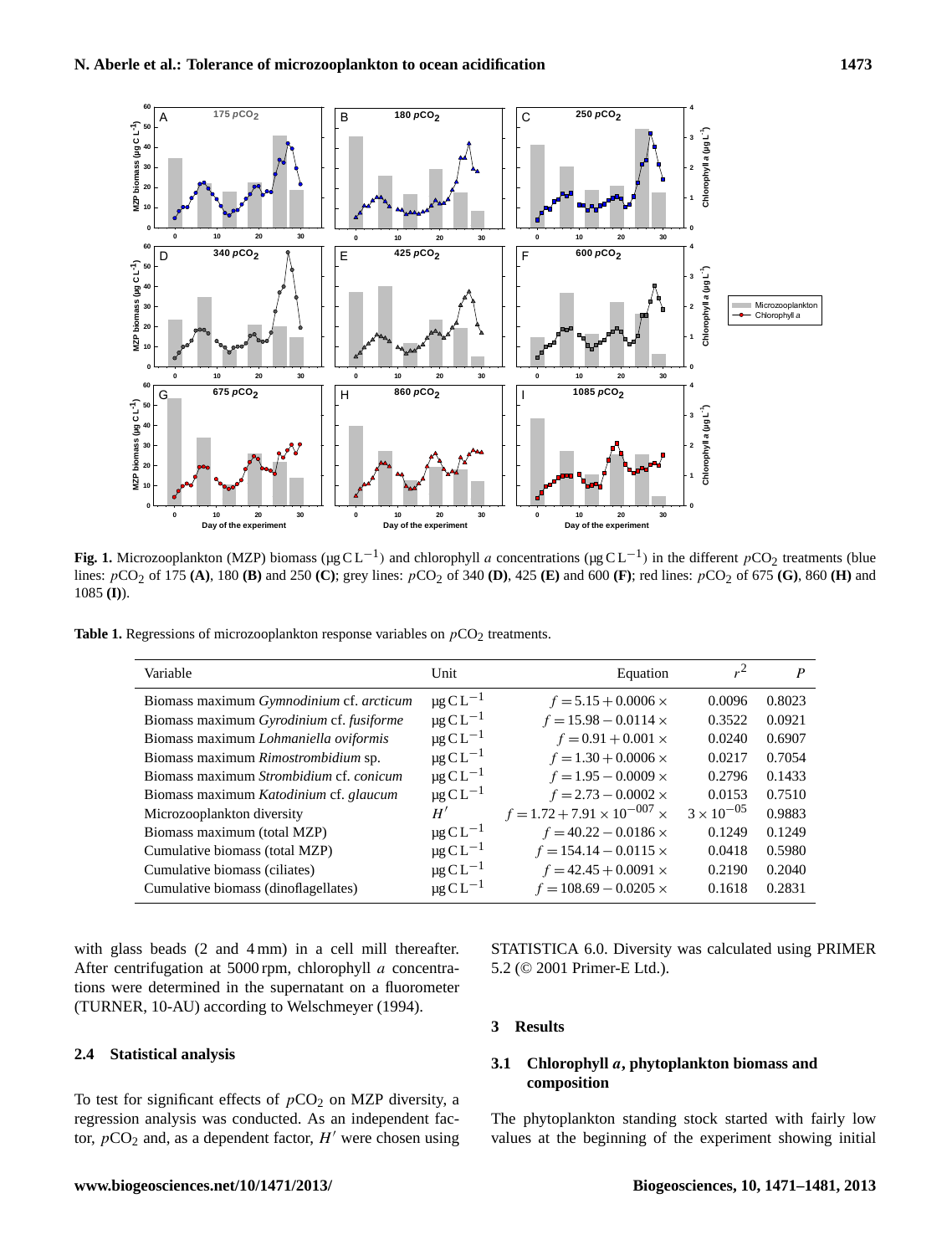

Fig. 2. Phytoplankton (PP) biomass ( $\mu$ g CL<sup>-1</sup>) of different taxonomic groups (orange circles: diatoms; green circles: chrysophytes; yellow triangles: flagellates (3–8 µm); blue circles: autotrophic dinoflagellates (mainly *Heterocapsa rotundata*); and pink squares: prasinophytes) in the different  $pCO_2$  treatments ( $pCO_2$  of 175 (A), 180 (B), 250 (C), 340 (D), 425 (E), 600 (F), 675 (G), 860 (H) and 1085 (I)).

chlorophyll a concentrations between 0.26 ( $pCO<sub>2</sub> 1085$ ) and  $0.36 \,\mathrm{\upmu}\mathrm{g}\,\mathrm{L}^{-1}$  ( $p\text{CO}_2$  180) (Fig. 1). In general, a three-phase bloom development occurred at all  $pCO<sub>2</sub>$  levels: the first phase before nutrient addition (before day 13), the second phase after nutrient addition until the second chlorophyll minimum (day 13–21) and the third phase until the end of the experiment (after day 21). Each phase was characterized by an increase in phytoplankton biomass and a subsequent decline in chlorophyll a right after the bloom. Chlorophyll a reached maximum peak heights during the third phase of bloom development while highest chlorophyll a concentrations occurred at low ( $pCO_2$ : 175–250; Fig. 1a–c), and intermediate  $pCO_2$  levels ( $pCO_2$ : 340–600; Fig. 1d–f) and reduced chlorophyll a peaks were observed at high  $pCO<sub>2</sub>$  levels ( $pCO_2$ : 675–1085; Fig. 1g-i).

During the first phase of bloom development, the phytoplankton (PP) community was dominated by chrysophytes and nanoflagellates (3–8  $\mu$ m) at all  $pCO_2$  levels (Fig. 2). During the second phase, a moderate bloom of prasinophytes (∼ 5 µm) occurred showing higher peak heights at intermediate and high  $pCO_2$  levels ( $pCO_2$ : 425–1085; Fig. 2d–i) (see Brussaard et al., 2013 for details). The third phase was dominated by autotrophic dinoflagellates (mainly *Heterocapsa rotundata*), which showed a higher biomass at intermediate and high  $pCO<sub>2</sub>$  levels ( $pCO<sub>2</sub>: 425–1085$ ; Fig. 2e–i). Diatoms were of minor importance occurring only at low biomass at the end of the experiment.

#### **3.2 Microzooplankton biomass**

The experiment started with fairly high MZP biomass at all  $pCO<sub>2</sub>$  levels ranging between a minimum of  $15 \mu g C L^{-1} (pCO<sub>2</sub> 600)$  and a maximum of 54 µg C L<sup>-1</sup> ( $p$ CO<sub>2</sub> 675) (Fig. 1a-i). While the MZP biomass in the low ( $pCO_2$ : 175–250; Fig. 1a–c) and the high  $pCO<sub>2</sub>$  levels ( $pCO<sub>2</sub>$ : 675–1085; Fig. 1g–i) decreased during the first phase of the experiment until day 13, biomass in the intermediate  $pCO_2$  level ( $pCO_2$ : 340–600; Fig. 1d–f) increased from day 0 to day 7, followed by a decline until day 13. During the second and the third phase, an increase in MZP biomass was observed at all  $pCO<sub>2</sub>$  levels reaching highest biomass peaks of  $46 \mu g CL^{-1} (pCO_2 175, Fig. 1a)$ and  $50 \mu g CL^{-1} (pCO_2 250, Fig. 1c)$  at low  $pCO_2$  levels. However, no correlation was found between the MZP biomass maxima and the different  $pCO<sub>2</sub>$  treatments (Table 1). In addition, no trend was observed for the cumulative biomass (total MZP, ciliates and dinoflagellates) in relation to the different  $pCO<sub>2</sub>$  treatments (Table 1).

#### **3.3 Microzooplankton composition and diversity**

Heterotrophic dinoflagellates dominated the MZP community throughout the experiment, independent of  $pCO<sub>2</sub>$  level, while ciliates contributed to lower proportions to the MZP biomass (Fig. 3a–i). The taxonomic composition of the MZP community showed almost identical patterns at all  $pCO<sub>2</sub>$ levels. Table 2 shows the taxonomic composition of MZP (biomass in  $\mu$ g CL<sup>-1</sup>) over the course of the mesocosm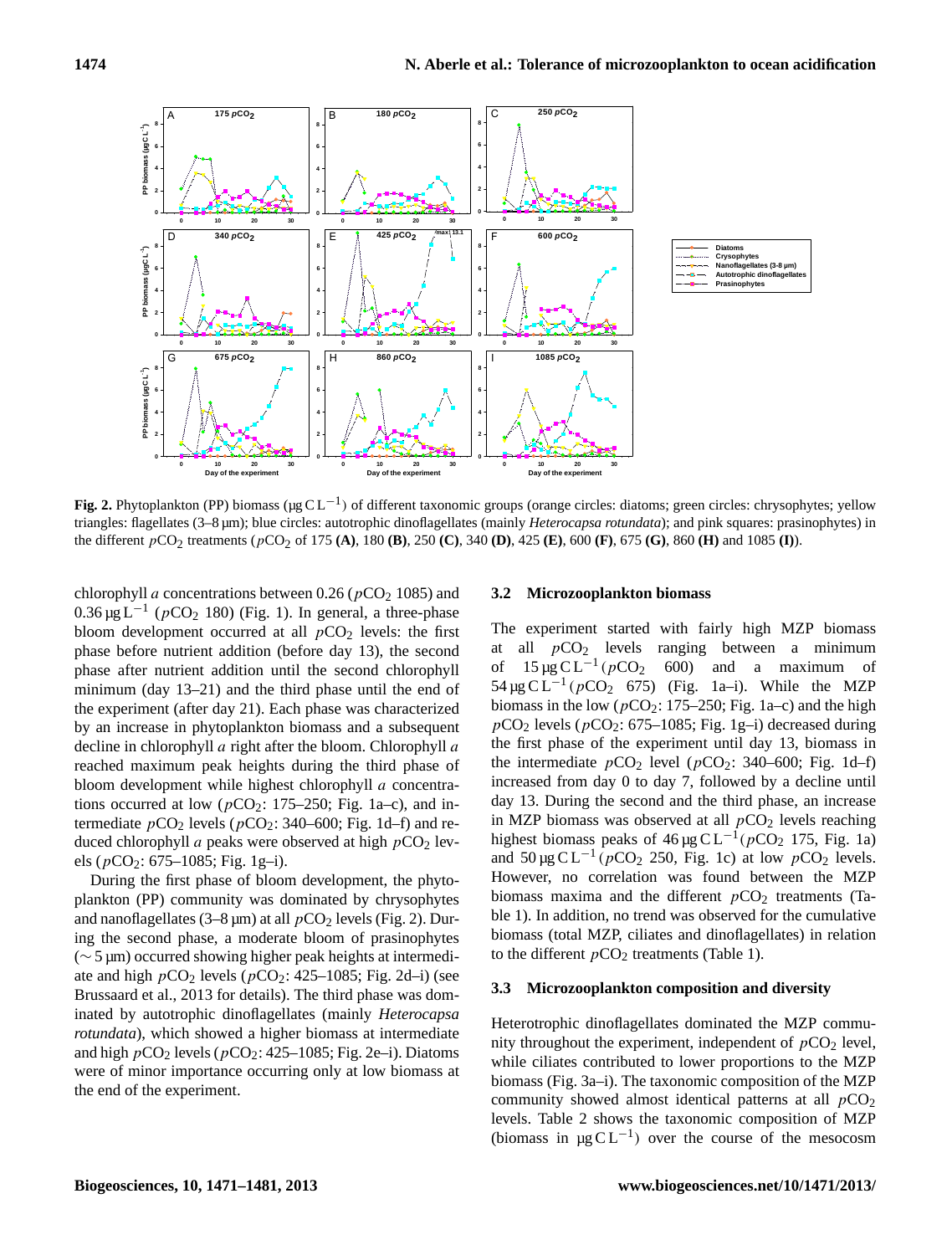Table 2. Taxonomic composition of microzooplankton (biomass in µg CL<sup>-1</sup>) over the course of the mesocosm experiment (white rows: dinoflagellates; light grey rows: ciliates) in the different  $pCO<sub>2</sub>$  treatments.

|                                | 175 $pCO2$ (Day of the experiment) |                                                                          |      |      |                                    |      |              |       |      | 180 $pCO2$ (Day of the experiment) |      | 250 $pCO2$ (Day of the experiment) |                                    |       |      |                                     |       |      |  |  |
|--------------------------------|------------------------------------|--------------------------------------------------------------------------|------|------|------------------------------------|------|--------------|-------|------|------------------------------------|------|------------------------------------|------------------------------------|-------|------|-------------------------------------|-------|------|--|--|
| Taxa                           | $\overline{0}$                     | 7                                                                        | 13   | 19   | 25                                 | 29   | $\Omega$     | 7     | 13   | 19                                 | 25   | 29                                 | $\overline{0}$                     | 7     | 13   | 19                                  | 25    | 29   |  |  |
| Gyrodinium cf. fusiforme       | 21.50                              | 13.52                                                                    | 5.99 | 8.45 | 22.81                              | 3.95 | 21.12        | 15.13 | 3.92 | 7.45                               | 8.52 | 1.34                               | 21.27                              | 16.20 | 5.15 | 10.90                               | 18.28 | 6.45 |  |  |
| Protoperidinium cf. brevipes   | 3.93                               | 4.21                                                                     | 1.53 | 2.62 | 5.34                               | 3.98 | 4.38         | 3.02  | 2.67 | 3.24                               | 2.62 | 1.13                               | 6.23                               | 4.58  | 1.39 | 1.98                                | 6.98  | 1.60 |  |  |
| Protoperidinium cf. ovatum     | 0.44                               | 0.40                                                                     | 0.54 | 0.89 | 3.09                               | 2.95 | 0.24         | 0.10  | 0.97 | 1.38                               | 2.46 | 0.68                               | 0.30                               | 0.37  | 0.52 | 0.73                                | 2.73  | 0.61 |  |  |
| Gymnodinium cf. arcticum       | 0.62                               | 0.62                                                                     | 0.00 | 0.00 | 3.10                               | 0.31 | 0.31         | 1.24  | 0.93 | 0.93                               | 0.31 | 2.17                               | 0.31                               | 0.00  | 0.00 | 0.00                                | 5.58  | 1.71 |  |  |
| Katodinium cf. glaucum         | 0.18                               | 0.00                                                                     | 0.09 | 0.00 | 0.35                               | 0.18 | 0.00         | 0.22  | 0.00 | 0.35                               | 0.44 | 0.66                               | 0.09                               | 0.09  | 0.09 | 0.00                                | 0.44  | 0.20 |  |  |
| Protoperidinium cf. pellucidum | 0.75                               | 0.86                                                                     | 0.43 | 0.43 | 4.28                               | 4.38 | 0.86         | 1.28  | 1.92 | 0.00                               | 2.57 | 0.86                               | 0.32                               | 1.92  | 0.21 | 0.86                                | 3.42  | 5.13 |  |  |
| Strombidium cf. conicum        | 0.00                               | 0.04                                                                     | 1.99 | 0.40 | 0.51                               | 0.47 | 0.25         | 0.40  | 1.91 | 0.61                               | 0.43 | 0.04                               | 0.05                               | 0.14  | 2.38 | 0.47                                | 0.79  | 0.07 |  |  |
| Strombidium capitatum          | 0.00                               | 0.00                                                                     | 6.79 | 5.66 | 2.26                               | 0.00 | 6.04         | 1.51  | 1.51 | 10.94                              | 0.00 | 0.00                               | 7.55                               | 1.89  | 6.41 | 1.13                                | 4.53  | 0.00 |  |  |
| Cyst Strombidium capitatum     | 1.65                               | 0.47                                                                     | 0.24 | 0.47 | 1.88                               | 0.71 | 5.65         | 0.24  | 0.24 | 0.00                               | 0.24 | 0.71                               | 2.24                               | 2.12  | 1.41 | 0.00                                | 2.35  | 0.24 |  |  |
| Strombidium spp.               | 1.61                               | 0.23                                                                     | 0.29 | 0.29 | 0.06                               | 0.04 | 1.94         | 0.42  | 0.34 | 0.50                               | 0.00 | 0.00                               | 1.97                               | 0.92  | 0.87 | 0.37                                | 0.09  | 0.00 |  |  |
| Rimostrombidium sp.            | 0.61                               | 0.26                                                                     | 0.69 | 0.87 | 0.17                               | 0.09 | 0.00         | 0.26  | 0.09 | 0.78                               | 0.00 | 0.26                               | 0.30                               | 0.69  | 0.52 | 2.60                                | 0.26  | 0.17 |  |  |
| Lohmaniella oviformis          | 0.20                               | 0.10                                                                     | 0.01 | 0.77 | 0.60                               | 0.00 | 0.14         | 0.16  | 0.57 | 1.25                               | 0.00 | 0.01                               | 0.02                               | 0.09  | 0.05 | 0.58                                | 0.15  | 0.34 |  |  |
| Myrionecta rubra               | 0.72                               | 0.36                                                                     | 0.36 | 0.00 | 0.00                               | 0.00 | 2.29         | 0.36  | 0.00 | 0.00                               | 0.00 | 0.24                               | 0.30                               | 0.96  | 0.24 | 0.00                                | 0.00  | 0.00 |  |  |
| Strobilidium spiralis          | 1.11                               | 0.00                                                                     | 0.00 | 0.64 | 1.27                               | 1.11 | 0.32         | 0.48  | 1.11 | 0.48                               | 0.32 | 0.16                               | 0.40                               | 0.16  | 0.32 | 0.00                                | 1.91  | 0.08 |  |  |
| Laboea strobila                | 1.05                               | 0.79                                                                     | 0.79 | 1.31 | 0.53                               | 0.79 | 2.36         | 1.71  | 2.89 | 2.36                               | 0.53 | 0.53                               | 0.00                               | 0.53  | 1.84 | 1.84                                | 2.63  | 1.05 |  |  |
|                                |                                    | 340 $pCO2$ (Day of the experiment)<br>425 $pCO2$ (Day of the experiment) |      |      |                                    |      |              |       |      |                                    |      |                                    | 600 $pCO2$ (Day of the experiment) |       |      |                                     |       |      |  |  |
| Taxa                           | $\mathbf{0}$                       | 7                                                                        | 13   | 19   | 25                                 | 29   | $\mathbf{0}$ | 7     | 13   | 19                                 | 25   | 29                                 | $\overline{0}$                     | 7     | 13   | 19                                  | 25    | 29   |  |  |
| Gyrodinium cf. fusiforme       | 9.94                               | 13.05                                                                    | 2.15 | 7.37 | 7.37                               | 2.99 | 18.20        | 16.59 | 3.99 | 5.53                               | 5.22 | 0.42                               | 6.14                               | 18.66 | 6.68 | 8.45                                | 9.37  | 1.46 |  |  |
| Gymnodinium cf. arcticum       | 1.61                               | 4.87                                                                     | 0.54 | 2.62 | 5.05                               | 3.02 | 3.78         | 7.02  | 1.73 | 2.99                               | 4.68 | 0.73                               | 0.83                               | 4.77  | 2.40 | 4.03                                | 10.09 | 0.66 |  |  |
| Katodinium cf. glaucum         | 0.25                               | 0.65                                                                     | 0.25 | 1.20 | 1.96                               | 1.86 | 0.62         | 2.02  | 0.65 | 1.15                               | 2.71 | 0.56                               | 0.03                               | 0.78  | 0.80 | 1.77                                | 3.37  | 0.34 |  |  |
| Protoperidinium cf. pellucidum | 0.16                               | 0.00                                                                     | 0.00 | 0.93 | 0.62                               | 0.93 | 0.31         | 1.86  | 0.31 | 0.62                               | 0.00 | 1.55                               | 0.62                               | 0.00  | 0.93 | 0.00                                | 2.48  | 1.40 |  |  |
| Protoperidinium cf. brevipes   | 0.00                               | 0.22                                                                     | 0.00 | 0.40 | 0.31                               | 0.18 | 0.00         | 0.44  | 0.18 | 0.18                               | 0.22 | 0.22                               | 0.18                               | 0.09  | 0.04 | 0.09                                | 0.00  | 0.09 |  |  |
| Protoperidinium cf. ovatum     | 0.53                               | 0.86                                                                     | 0.64 | 0.00 | 2.57                               | 4.06 | 1.71         | 0.00  | 0.64 | 1.92                               | 1.28 | 0.96                               | 0.21                               | 0.86  | 0.64 | 1.92                                | 0.00  | 1.50 |  |  |
| Strombidium cf. conicum        | 0.00                               | 1.05                                                                     | 0.43 | 0.29 | 0.25                               | 0.33 | 0.18         | 1.30  | 1.59 | 0.65                               | 0.43 | 0.22                               | 0.00                               | 1.26  | 1.23 | 0.54                                | 0.22  | 0.00 |  |  |
| Strombidium capitatum          | 5.28                               | 7.92                                                                     | 3.02 | 3.02 | 0.00                               | 0.38 | 2.64         | 4.53  | 1.13 | 4.90                               | 3.77 | 0.00                               | 5.09                               | 8.30  | 2.26 | 1.13                                | 0.00  | 0.00 |  |  |
| Cyst Strombidium capitatum     | 2.47                               | 1.06                                                                     | 0.00 | 0.71 | 0.47                               | 0.71 | 1.65         | 2.35  | 0.94 | 0.47                               | 0.00 | 0.47                               | 1.18                               | 0.24  | 0.47 | 0.00                                | 0.00  | 0.24 |  |  |
| Strombidium spp.               | 0.16                               | 2.25                                                                     | 0.06 | 0.23 | 0.02                               | 0.03 | 2.90         | 4.35  | 0.20 | 0.47                               | 0.11 | 0.00                               | 0.00                               | 1.30  | 0.32 | 0.31                                | 0.17  | 0.00 |  |  |
| Rimostrombidium sp.            | 0.22                               | 1.13                                                                     | 0.35 | 1.47 | 0.09                               | 0.09 | 0.00         | 0.69  | 0.43 | 0.43                               | 0.09 | 0.00                               | 0.13                               | 0.43  | 0.35 | 4.60                                | 0.00  | 0.13 |  |  |
| Lohmaniella oviformis          | 0.01                               | 0.11                                                                     | 0.06 | 0.91 | 0.89                               | 0.41 | 0.11         | 0.07  | 0.10 | 1.27                               | 0.24 | 0.23                               | 0.02                               | 0.11  | 0.16 | 1.38                                | 0.65  | 0.18 |  |  |
| Myrionecta rubra               | 1.39                               | 1.08                                                                     | 0.72 | 0.00 | 0.00                               | 0.00 | 2.05         | 0.00  | 0.00 | 0.00                               | 0.00 | 0.00                               | 0.24                               | 0.96  | 0.36 | 6.39                                | 0.00  | 0.00 |  |  |
| Strobilidium spiralis          | 0.64                               | 0.80                                                                     | 0.00 | 1.27 | 0.64                               | 0.00 | 0.16         | 0.32  | 0.96 | 0.00                               | 0.32 | 0.16                               | 0.00                               | 0.16  | 0.48 | 0.48                                | 0.48  | 0.08 |  |  |
| Laboea strobila                | 0.79                               | 0.79                                                                     | 0.53 | 0.79 | 0.26                               | 0.26 | 2.89         | 0.00  | 0.53 | 3.41                               | 0.53 | 0.00                               | 0.00                               | 0.26  | 0.53 | 1.84                                | 0.00  | 0.39 |  |  |
|                                |                                    |                                                                          |      |      | 675 $pCO2$ (Day of the experiment) |      |              |       |      | 860 $pCO2$ (Day of the experiment) |      |                                    |                                    |       |      | 1085 $pCO2$ (Day of the experiment) |       |      |  |  |
| Taxa                           | $\Omega$                           |                                                                          | 13   | 19   | 25                                 | 29   | $\mathbf{0}$ | 7     | 13   | 19                                 | 25   | 29                                 | $\mathbf{0}$                       | 7     | 13   | 19                                  | 25    | 29   |  |  |
| Gyrodinium cf. fusiforme       | 20.43                              | 16.74                                                                    | 3.07 | 6.45 | 7.37                               | 2.23 | 17.47        | 10.37 | 3.76 | 6.68                               | 6.76 | 1.11                               | 19.20                              | 11.90 | 5.53 | 5.68                                | 3.46  | 0.38 |  |  |
| Gymnodinium cf. arcticum       | 4.70                               | 5.61                                                                     | 1.46 | 3.36 | 3.24                               | 3.61 | 2.55         | 4.28  | 1.61 | 3.29                               | 4.81 | 2.81                               | 4.38                               | 4.01  | 3.14 | 5.74                                | 3.14  | 1.39 |  |  |
| Katodinium cf. glaucum         | 0.44                               | 0.40                                                                     | 0.80 | 2.63 | 2.70                               | 1.51 | 0.30         | 0.62  | 0.75 | 2.53                               | 2.11 | 0.90                               | 0.46                               | 0.84  | 0.59 | 2.35                                | 2.15  | 0.70 |  |  |
| Protoperidinium cf. pellucidum | 0.31                               | 0.00                                                                     | 0.31 | 0.00 | 1.55                               | 3.41 | 0.16         | 0.00  | 0.00 | 0.31                               | 0.93 | 2.17                               | 0.31                               | 0.31  | 0.00 | 0.00                                | 2.17  | 1.40 |  |  |
| Protoperidinium cf. brevipes   | 0.09                               | 0.22                                                                     | 0.26 | 0.22 | 0.40                               | 0.18 | 0.09         | 0.22  | 0.09 | 0.35                               | 0.09 | 0.11                               | 0.00                               | 0.26  | 0.22 | 0.31                                | 0.31  | 0.11 |  |  |
| Protoperidinium cf. ovatum     | 1.92                               | 0.86                                                                     | 1.07 | 1.71 | 1.50                               | 1.28 | 1.60         | 1.50  | 2.99 | 0.00                               | 0.64 | 1.60                               | 1.92                               | 1.92  | 1.92 | 2.14                                | 1.50  | 0.00 |  |  |
| Strombidium cf. conicum        | 0.47                               | 0.43                                                                     | 0.76 | 0.72 | 0.00                               | 0.00 | 0.13         | 0.25  | 1.16 | 0.14                               | 0.25 | 0.18                               | 0.33                               | 0.61  | 1.55 | 0.40                                | 0.40  | 0.13 |  |  |
| Strombidium capitatum          | 11.32                              | 5.28                                                                     | 1.51 | 1.51 | 0.00                               | 0.38 | 9.62         | 3.40  | 1.13 | 0.00                               | 0.00 | 0.19                               | 5.66                               | 3.02  | 1.51 | 5.66                                | 1.13  | 0.00 |  |  |
| Cyst Strombidium capitatum     | 6.83                               | 1.18                                                                     | 0.47 | 1.88 | 1.41                               | 0.00 | 2.47         | 1.65  | 0.94 | 0.00                               | 0.00 | 0.71                               | 4.24                               | 0.47  | 0.24 | 0.24                                | 1.88  | 0.00 |  |  |
| Strombidium spp.               | 3.23                               | 1.42                                                                     | 0.07 | 0.06 | 0.00                               | 0.00 | 0.42         | 1.21  | 0.06 | 0.03                               | 0.01 | 0.00                               | 2.46                               | 2.51  | 0.23 | 0.19                                | 0.29  | 0.01 |  |  |
| Rimostrombidium sp.            | 0.00                               | 0.35                                                                     | 0.17 | 1.21 | 0.43                               | 0.09 | 0.22         | 0.69  | 0.00 | 0.43                               | 0.35 | 0.43                               | 0.00                               | 0.35  | 0.52 | 0.82                                | 2.17  | 0.13 |  |  |
| Lohmaniella oviformis          | 0.19                               | 0.16                                                                     | 0.06 | 0.27 | 0.00                               | 0.61 | 0.09         | 0.22  | 0.11 | 0.96                               | 0.70 | 0.28                               | 0.15                               | 0.14  | 0.47 | 0.96                                | 1.11  | 0.03 |  |  |
| Myrionecta rubra               | 1.33                               | 0.24                                                                     | 0.36 | 0.00 | 0.00                               | 0.00 | 4.40         | 0.24  | 0.24 | 0.00                               | 0.00 | 0.00                               | 1.45                               | 0.00  | 0.00 | 0.00                                | 0.36  | 0.00 |  |  |
| Strobilidium spiralis          | 0.80                               | 0.80                                                                     | 0.80 | 2.87 | 1.43                               | 0.64 | 0.08         | 0.80  | 0.32 | 2.23                               | 1.75 | 0.40                               | 0.48                               | 0.32  | 0.80 | 0.96                                | 4.62  | 0.40 |  |  |
| Laboea strobila                | 1.84                               | 0.79                                                                     | 0.00 | 3.68 | 1.58                               | 0.00 | 0.13         | 1.84  | 0.53 | 2.36                               | 0.00 | 1.58                               | 2.89                               | 1.05  | 0.53 | 0.53                                | 1.31  | 0.00 |  |  |

experiment, while Table A2 shows MZP abundance data (individuals  $*mL^{-1}$ ). In general, small-sized (< 30 µm) ciliates and dinoflagellates played only a minor role while large-sized  $(> 30 \,\mu m)$  ciliates and dinoflagellates showed a higher MZP biomass. Small-sized ciliates were comprised of the choreotrichid *Lohmaniella oviformis* and strombidiids (*Strombidium* sp.), while small-sized dinoflagellates were comprised of *Gymnodinium* cf. *arcticum*, *Katodinium* cf. *glaucum* and *Protoperidinium brevipes*. Large-sized ciliates were mainly represented by *Strombidium capitatum* and large-sized dinoflagellates by *Gyrodinium* cf. *fusiforme.* The dinoflagellate *Protoperidinium pellucidum* and *Protoperidinium ovatum* and the ciliates *Laboea strobila*, *Strobilidium* *spiralis, Strombidium* cf. *conicum, Rimostrombidium* sp. and *Myrionecta rubra* occurred only sporadically. MZP diversity  $(H')$  ranged between 1.64 ( $pCO_2$  175) and 1.79 ( $pCO_2$  340), and no correlation was found between H' and the different  $pCO<sub>2</sub>$  treatments (Table 1).

#### **3.4 Microzooplankton succession**

During the first phase of bloom development, biomass response of MZP at the different  $pCO<sub>2</sub>$  levels was quite heterogeneous. The strongest positive biomass response to increasing chlorophyll  $a$  concentrations during the first phase was observed for the dinoflagellate *Gymnodinium* cf. *arcticum*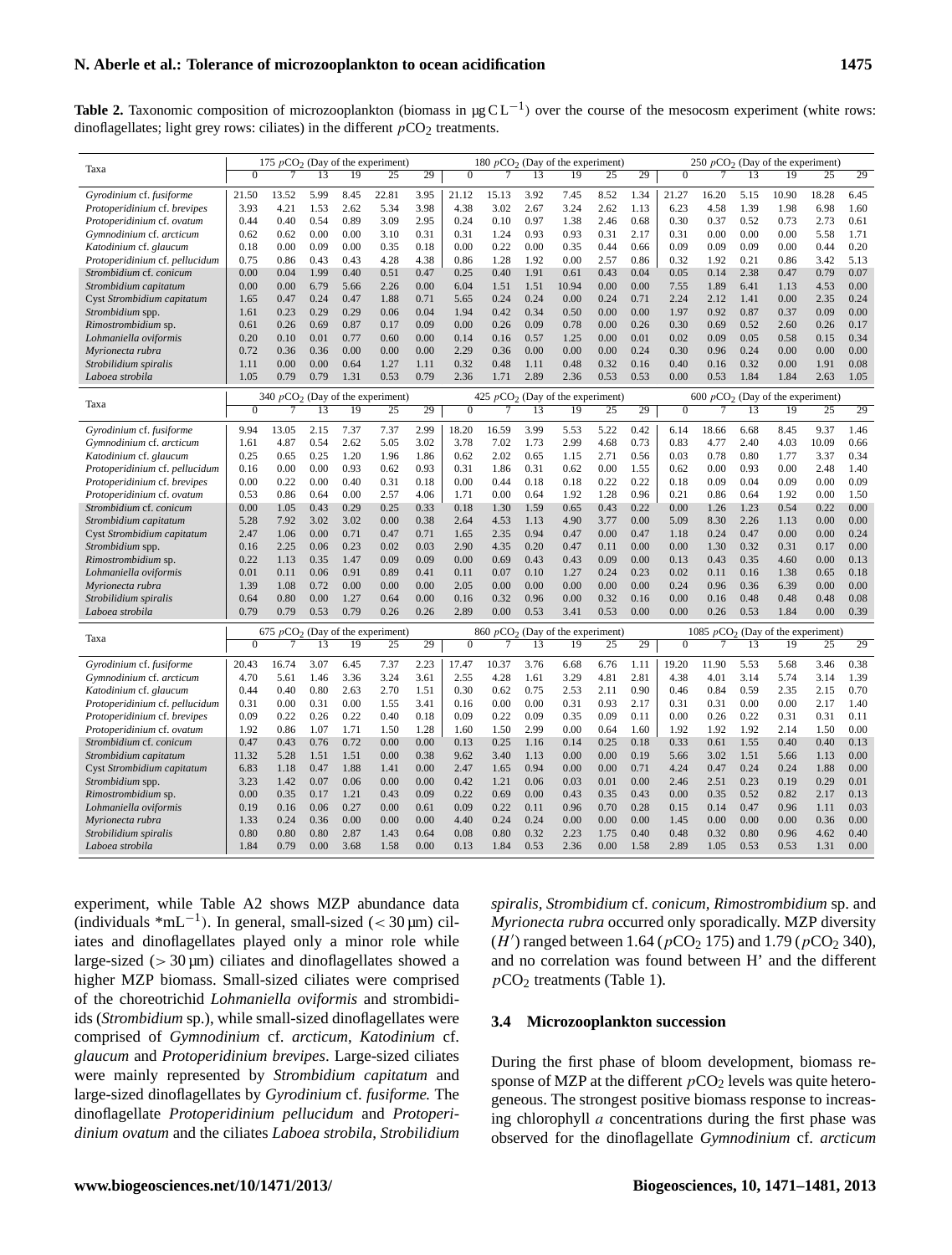

Fig. 3. Microzooplankton (MZP) biomass ( $\mu$ g CL<sup>-1</sup>) (dark grey: ciliates < 30 µm; light grey: ciliates > 30 µm; orange: dinoflagellates  $<$  30  $\mu$ m; purple: dinoflagellates > 30  $\mu$ m) in the different  $p$ CO<sub>2</sub> treatments ( $p$ CO<sub>2</sub> of 175 (A), 180 (B), 250 (C), 340 (D), 425 (E), 600 (F), (I)). 675 **(G)**, 860 **(H)** and 1085 **(I)**).

(Fig. 4a). Most MZP species showed a distinct biomass increase during the second or the third phase of bloom development at all  $pCO<sub>2</sub>$  levels (Fig. 4). While the biomass of the ciliates *Lohmaniella oviformis*, *Rimostrombidium* sp. and *Strombidium* cf. *conicum* peaked already during the second phase of bloom development at all  $pCO<sub>2</sub>$  levels (Fig. 4c– e), others, e.g. *Katodinium* cf. *glaucum*, showed increasing biomass until the third phase. Overall responses of single species to increasing phytoplankton availability showed similar patterns at all  $pCO<sub>2</sub>$  levels, and no trend in biomass maxima of specific MZP species in relation to the different  $pCO<sub>2</sub>$ levels was observed (Table 1).

#### **4 Discussion**

The initial MZP biomass of 15–54 µg C L<sup>-1</sup> in our mesocosm study in Kongsfjorden in late May 2012 was high compared to studies from the same season and location where MZP biomass ranged between 2 and  $13 \mu g CL^{-1}$  (Seuthe et al., 2011; Hodal et al., 2012). However, our data are in line with post-bloom MZP biomass reported for other coastal Arctic regions, e.g. Disko Bay, West Greenland (Levinsen et al., 2000; Hansen et al., 2003). In good agreement to Hodal et al. (2012), small-sized ciliates and dinoflagellates were of minor importance while large-sized ciliates and dinoflagellates dominated the MZP. Furthermore, the taxonomic composition of the MZP community we found in 2012 was similar to that of the post-bloom period in Kongsfjorden in 2006 (Seuthe et al., 2011).

# **4.1 Direct effects of high** p**CO<sup>2</sup> will alter microzooplankton community composition and diversity**

Previous studies on the impact of OA on MZP communities showed no clear trend (Suffrian et al., 2008; Rose et al., 2009). In order to understand the causes and consequences of future  $CO<sub>2</sub>$  and pH conditions, it is essential to consider all components of the plankton, from protists to metazoans, and to compare among sites with different degrees of natural pH fluctuations (Nielsen et al., 2012).

MZP play a major role in the global carbon cycle by fixing inorganic carbon, and the interplay between auto- and heterotrophic protists is crucial since up to 60–75 % of phytoplankton production in coastal and open oceans is consumed by MZP (Landry and Calbet, 2004). MZP thus act as a trophic link between phytoplankton and mesozooplankton and contribute substantially to the cycling of bulk organic matter and nutrients (Irigoien et al., 2005; Calbet and Saiz 2005). However, only few studies have addressed the impact of OA on MZP communities so far, although there is indication for pH sensitivity of MZP especially at elevated pH (pH of  $\sim$  8.0 to 9.5) (Hinga, 1992; Pedersen and Hansen, 2003). Experimental studies off the coast of Norway (Suffrian et al., 2008) and in the open North Atlantic Ocean (Rose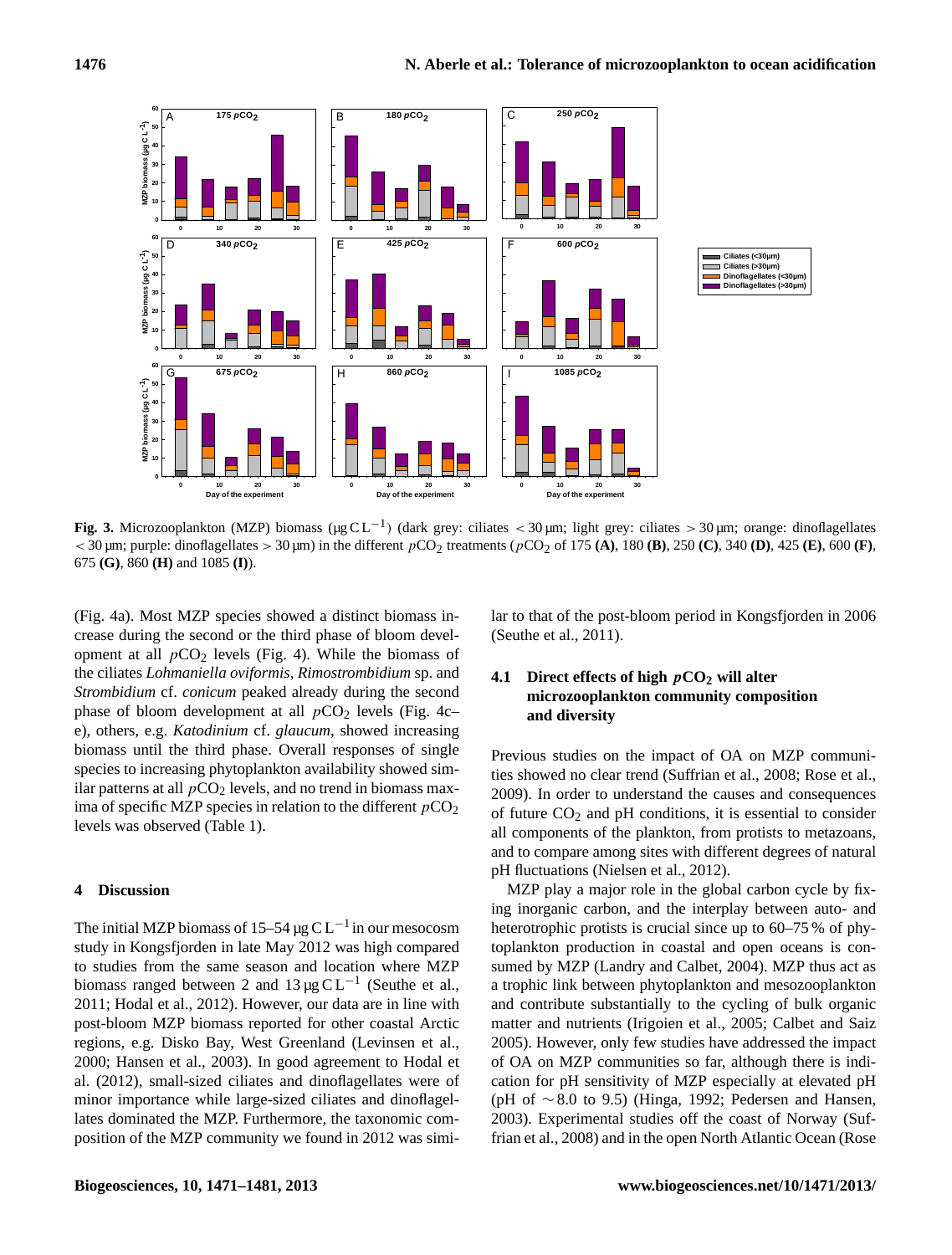![](_page_6_Figure_2.jpeg)

Fig. 4. Temporal succession of specific microzooplankton species: Gymnodinium cf. arcticum (A), Gyrodinium cf. fusiforme (B), Lohmaniella oviformis (C), Rimostrombidium sp. (D), Strombidium cf. conicum (E) and Katodinium cf. glaucum (F) in the different  $pCO_2$  treatments (blue lines:  $pCO_2$  of 175, 180 and 250; grey lines:  $pCO_2$  of 340, 425 and 600; red li scaling on the y-axes. Vertical green lines depict the three phases of bloom development. *oviformis*  $(C)$ , *Rimostrombidium* sp.  $(D)$ , *Strombidium* cf. *conicum*  $(E)$  and *Katodinium* cf. *glaucum*  $(F)$  in the different pCO<sub>2</sub> treatments

et al., 2009) found no direct effects of a high  $pCO<sub>2</sub>/low pH$ on MZP. This is in line with our observation, since no direct effects on MZP composition and diversity was observed; neither the relative shares of ciliates and heterotrophic dinoflagellates were affected nor did a low pH induce changes in taxonomic composition. However, Nielsen et al. (2012) showed that a reduced pH ( $\sim$  6.3) can alter the performance of autotrophs (reduced abundance and photosynthetic rate) and MZP (reduced abundance). For coccolithophores such direct effects are assumed to be related to changes in the intra-cellular pH, which in turn alters enzymatic reactions and growth rates (Nimer et al., 1994; Suffrian et al., 2011). In our study, the changes in  $pCO<sub>2</sub>$  and pH were within the range expected for the 21st century and thus not as extreme as in the scenario simulated by Nielsen et al. (2012). But similar to their study, we found a high tolerance of MZP towards moderate changes in pH. In general, open ocean plankton communities are considered more vulnerable to OA since the pH in coastal environments fluctuates more strongly with frequent variations by up to 1 or more pH units (Hansen, 2002; Hinga, 2002). So, even today coastal MZP temporarily experience high  $pCO_2$ /low pH as predicted for the next century, but the question remains whether communities that are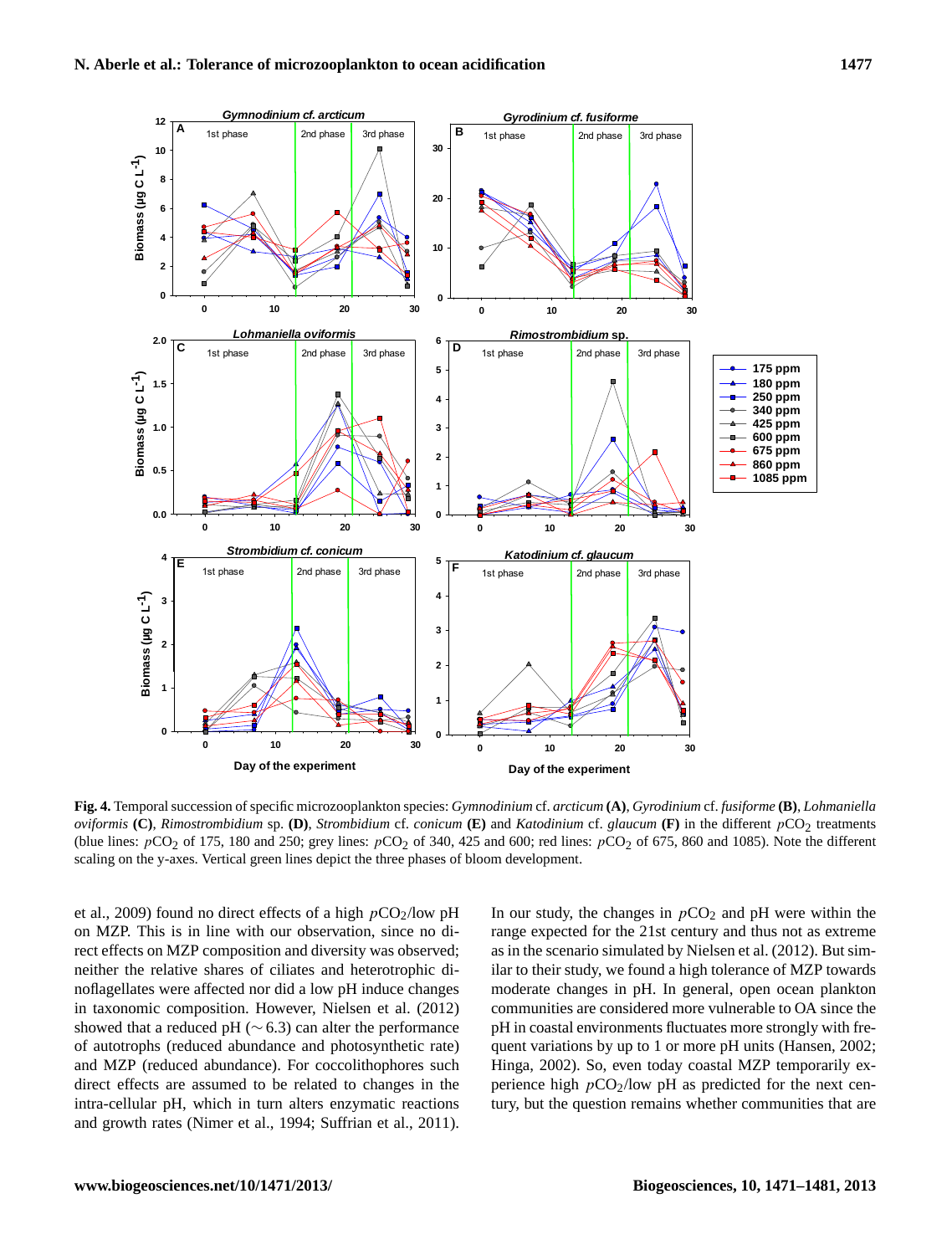| Day of the                  | $pCO2$ treatments |                      |      |                      |      |                      |      |                      |      |                      |                       |                  |                      |                  |                      |                  |                       |                  |
|-----------------------------|-------------------|----------------------|------|----------------------|------|----------------------|------|----------------------|------|----------------------|-----------------------|------------------|----------------------|------------------|----------------------|------------------|-----------------------|------------------|
| experiment                  |                   | 175 pCO <sub>2</sub> |      | 180 pCO <sub>2</sub> |      | 250 pCO <sub>2</sub> |      | 340 pCO <sub>2</sub> |      | 425 pCO <sub>2</sub> | $\overline{600pCO_2}$ |                  | 675 pCO <sub>2</sub> |                  | 860 pCO <sub>2</sub> |                  | 1085 pCO <sub>2</sub> |                  |
| Units $-$<br>$pCO_2$ (µatm) | pH                | pCO <sub>2</sub>     | pH   | pCO <sub>2</sub>     | pH   | pCO <sub>2</sub>     | pH   | pCO <sub>2</sub>     | pH   | pCO <sub>2</sub>     | pH                    | pCO <sub>2</sub> | pH                   | pCO <sub>2</sub> | pH                   | pCO <sub>2</sub> | pH                    | pCO <sub>2</sub> |
| $\mathbf{0}$                | 8.33              | 181.49               | 8.33 | 180.75               | 8.18 | 247.49               | 8.21 | 249.52               | 8.22 | 244.92               | 7.97                  | 240.13           | 8.22                 | 242.05           | 8.22                 | 242.06           | 8.22                  | 241.75           |
| 1                           | 8.33              | 179.80               | 8.32 | 180.70               | 8.18 | 246.16               | 8.07 | 357.46               | 7.99 | 438.08               | 7.70                  | 424.50           | 7.98                 | 445.77           | 7.99                 | 435.93           | 7.99                  | 438.13           |
| 2                           | 8.35              | 170.82               | 8.36 | 167.73               | 8.22 | 239.21               | 8.11 | 322.55               | 7.95 | 489.78               | 7.79                  | 783.53           | 7.76                 | 770.74           | 7.70                 | 906.07           | 7.71                  | 869.87           |
| 3                           | 8.35              | 168.25               | 8.30 | 169.72               | 8.20 | 249.71               | 8.08 | 350.58               | 7.96 | 470.59               | 7.83                  | 595.10           | 7.67                 | 967.61           | 7.59                 | 1175.17          | 7.48                  | 1528.83          |
| 4                           | 8.34              | 176.77               | 8.31 | 178.12               | 8.26 | 260.67               | 8.05 | 373.45               | 7.96 | 472.31               | 7.81                  | 681.16           | 7.67                 | 974.11           | 7.60                 | 1144.82          | 7.50                  | 1451.02          |
| 5                           | 8.33              | 179.35               | 8.32 | 184.76               | 8.36 | 265.45               | 8.06 | 367.27               | 7.90 | 551.82               | 7.84                  | 717.55           | 7.68                 | 950.37           | 7.57                 | 1228.30          | 7.40                  | 1833.17          |
| 6                           | 8.33              | 177.34               | 8.32 | 164.70               | 8.22 | 263.88               | 8.11 | 324.86               | 8.01 | 418.11               | 7.81                  | 699.73           | 7.75                 | 801.14           | 7.67                 | 980.35           | 7.52                  | 1395.01          |
| 7                           | 8.32              | 182.19               | 8.32 | 192.15               | 8.28 | 273.02               | 8.05 | 378.86               | 7.93 | 511.71               | 7.86                  | 685.76           | 7.70                 | 902.34           | 7.60                 | 1159.64          | 7.52                  | 1396.04          |
| 8                           | 8.32              | 184.72               | 8.31 | 187.73               | 8.28 | 270.90               | 8.05 | 375.23               | 7.95 | 486.37               | 7.89                  | 689.13           | 7.74                 | 829.45           | 7.63                 | 1065.26          | 7.51                  | 1447.05          |
| 9                           | 8.33              | 180.14               | 8.32 | 183.01               | 8.25 | 266.06               | 8.06 | 367.70               | 7.97 | 461.70               | 7.87                  | 663.63           | 7.75                 | 793.65           | 7.65                 | 1012.50          | 7.53                  | 1367.89          |
| 10                          | 8.32              | 182.96               | 8.32 | 185.66               | 8.22 | 272.00               | 8.05 | 375.18               | 7.98 | 455.18               | 7.86                  | 665.56           | 7.76                 | 788.59           | 7.66                 | 999.31           | 7.54                  | 1335.93          |
| 11                          | 8.32              | 185.84               | 8.34 | 185.51               | 8.24 | 272.64               | 8.05 | 373.82               | 7.97 | 460.07               | 7.88                  | 658.16           | 7.76                 | 776.80           | 7.66                 | 997.14           | 7.54                  | 1338.29          |
| 12                          | 8.32              | 182.53               | 8.33 | 187.60               | 8.25 | 268.40               | 8.06 | 369.11               | 7.97 | 461.99               | 7.89                  | 660.05           | 7.78                 | 742.65           | 7.67                 | 965.93           | 7.56                  | 1261.48          |
| 13                          | 8.32              | 183.12               | 8.33 | 186.02               | 8.28 | 260.85               | 8.06 | 364.83               | 7.97 | 457.47               | 7.90                  | 634.51           | 7.77                 | 760.95           | 7.68                 | 957.02           | 7.56                  | 1270.86          |
| 14                          | 8.32              | 182.10               | 8.32 | 183.73               | 8.25 | 266.76               | 8.06 | 369.95               | 7.99 | 443.61               | 7.90                  | 638.10           | 7.79                 | 729.01           | 7.69                 | 936.08           | 7.59                  | 1182.97          |
| 15                          | 8.34              | 175.19               | 8.33 | 176.41               | 8.25 | 254.27               | 8.08 | 348.30               | 8.00 | 428.98               | 7.92                  | 610.39           | 7.81                 | 692.23           | 7.70                 | 901.35           | 7.60                  | 1132.42          |
| 16                          | 8.34              | 175.61               | 8.33 | 178.60               | 8.23 | 252.83               | 8.08 | 346.25               | 8.01 | 422.53               | 7.91                  | 592.21           | 7.82                 | 677.54           | 7.72                 | 858.68           | 7.63                  | 1057.06          |
| 17                          | 8.33              | 177.30               | 8.35 | 179.08               | 8.27 | 254.77               | 8.09 | 344.49               | 8.00 | 430.64               | 7.94                  | 594.62           | 7.81                 | 680.56           | 7.73                 | 845.42           | 7.62                  | 1097.41          |
| 18                          | 8.33              | 180.05               | 8.33 | 185.92               | 8.30 | 258.37               | 8.09 | 344.37               | 8.01 | 422.06               | 7.97                  | 594.85           | 7.83                 | 658.67           | 7.74                 | 820.05           | 7.66                  | 1001.83          |
| 19                          | 8.33              | 181.87               | 8.33 | 182.09               | 8.28 | 255.98               | 8.08 | 347.22               | 8.01 | 423.26               | 7.97                  | 596.51           | 7.83                 | 662.84           | 7.74                 | 825.54           | 7.66                  | 999.54           |
| 20                          | 8.35              | 171.86               | 8.35 | 178.21               | 8.34 | 244.22               | 8.10 | 332.62               | 8.01 | 416.03               | 7.99                  | 563.49           | 7.84                 | 643.15           | 7.76                 | 779.18           | 7.69                  | 932.96           |
| 21                          | 8.35              | 168.41               | 8.36 | 169.97               | 8.28 | 240.94               | 8.11 | 322.58               | 8.04 | 388.48               | 8.01                  | 546.61           | 7.87                 | 589.47           | 7.77                 | 756.50           | 7.71                  | 889.40           |
| 22                          | 8.35              | 172.59               | 8.36 | 178.70               |      | 242.68               | 8.11 | 326.43               | 8.03 | 404.85               |                       | 554.27           | 7.87                 | 604.92           | 7.77                 | 760.12           | 7.69                  | 934.84           |
| 23                          | 8.32              | 184.55               | 8.37 | 180.92               | 8.31 | 253.72               | 8.11 | 330.42               | 7.98 | 455.45               | 8.02                  | 578.25           | 7.87                 | 609.67           | 7.75                 | 802.62           | 7.69                  | 935.45           |
| 24                          | 8.35              | 169.28               | 8.33 | 172.06               | 8.32 | 234.78               | 8.12 | 316.25               | 8.05 | 385.67               | 8.03                  | 545.90           | 7.88                 | 585.20           | 7.78                 | 760.11           | 7.71                  | 897.84           |
| 25                          | 8.36              | 166.96               | 8.32 | 165.70               | 8.35 | 227.41               | 8.14 | 301.09               | 8.06 | 368.27               | 8.06                  | 516.93           | 7.90                 | 562.75           | 7.79                 | 731.47           | 7.72                  | 865.66           |
| 26                          | 8.36              | 164.91               | 8.36 | 164.02               | 8.38 | 221.26               | 8.15 | 296.60               | 8.06 | 367.66               | 8.09                  | 500.14           | 7.90                 | 562.45           | 7.80                 | 719.33           | 7.72                  | 871.03           |
| 27                          | 8.37              | 162.15               | 8.30 | 160.74               | 8.42 | 221.11               | 8.16 | 286.40               | 8.07 | 362.88               | 8.13                  | 493.27           | 7.91                 | 546.76           | 7.80                 | 708.69           | 7.73                  | 843.64           |

**Table A1.** Exact pH and  $pCO_2$  values in the different  $pCO_2$  treatments.

permanently subject to a high  $CO<sub>2</sub>$  world will display the same level of pH tolerance.

# **4.2 Indirect effects of high** p**CO<sup>2</sup> by changes in food availability and phytoplankton composition will alter the carrying capacity and phenology of MZP**

Elevated  $pCO<sub>2</sub>$  is known to affect autotrophic processes directly (Riebesell and Tortell, 2011), while MZP are considered to be predominantly indirectly affected by high pCO2 from changes, e.g. in food availability, phytoplankton community and size structure (Suffrian et al., 2008; Rose et al., 2009).

Our initial expectation was that the different  $pCO<sub>2</sub>$  levels would induce general shifts in phytoplankton composition, which in turn could affect the carrying capacity and phenology of MZP. Chlorophyll a concentrations in the mesocosms did not show a pronounced response to  $CO<sub>2</sub>$  enrichment, but an increase with time in all mesocosms, which was not reflected in MZP biomass. Phytoplankton composition in our mesocosms showed some clear  $CO<sub>2</sub>$ -dependent trends, e.g. a positive  $CO<sub>2</sub>$  effect on dinoflagellates, while prasinophytes and haptophytes profited at low  $CO<sub>2</sub>$  levels during phase 3 of the experiment (Schulz et al., 2013; Brussaard et al., 2013). However, these changes in phytoplankton community composition altered neither the carrying capacity nor the phenol-

ogy of MZP. This might be related to the fact that changes in community composition happened only on short time scales and responses were usually not maintained over a longer period of bloom development (Brussaard et al., 2013). Phytoplankton usually comprise a multitude of species, and thus short-term,  $pCO<sub>2</sub>$ -induced alterations in algal diets of consumers can often be mitigated (Urabe and Waki, 2009). Further, as pointed out by Suffrian et al. (2008), the distinct effects of elevated CO<sub>2</sub> on single plankton species observed in laboratory studies are not comparable to those obtained in experiments simulating close-to natural conditions since such complex systems seem to have a higher buffering capacity to changes in  $pCO<sub>2</sub>$ . This is in line with observations of Rose et al. (2009) where no relationship between the MZP community composition and elevated  $CO<sub>2</sub>$  could be observed.

In the mesocosms, nanophytoplankton (e.g. nanoflagellates and chrysophytes) played a major role during the first phase of bloom development and, apart from MZP grazing, viral lysis enforced the nanophytoplankton bloom to decline (Brussaard et al., 2013). The rapid decline in nanophytoplankton induced by viruses corresponds well with the steep biomass decline of ciliates and dinoflagellates during the first phase of bloom development, which points to a food shortage of MZP. This is also confirmed by the moderate grazing rates observed for MZP during the nanophytoplankton bloom at all  $pCO<sub>2</sub>$  levels (Brussaard et al., 2013).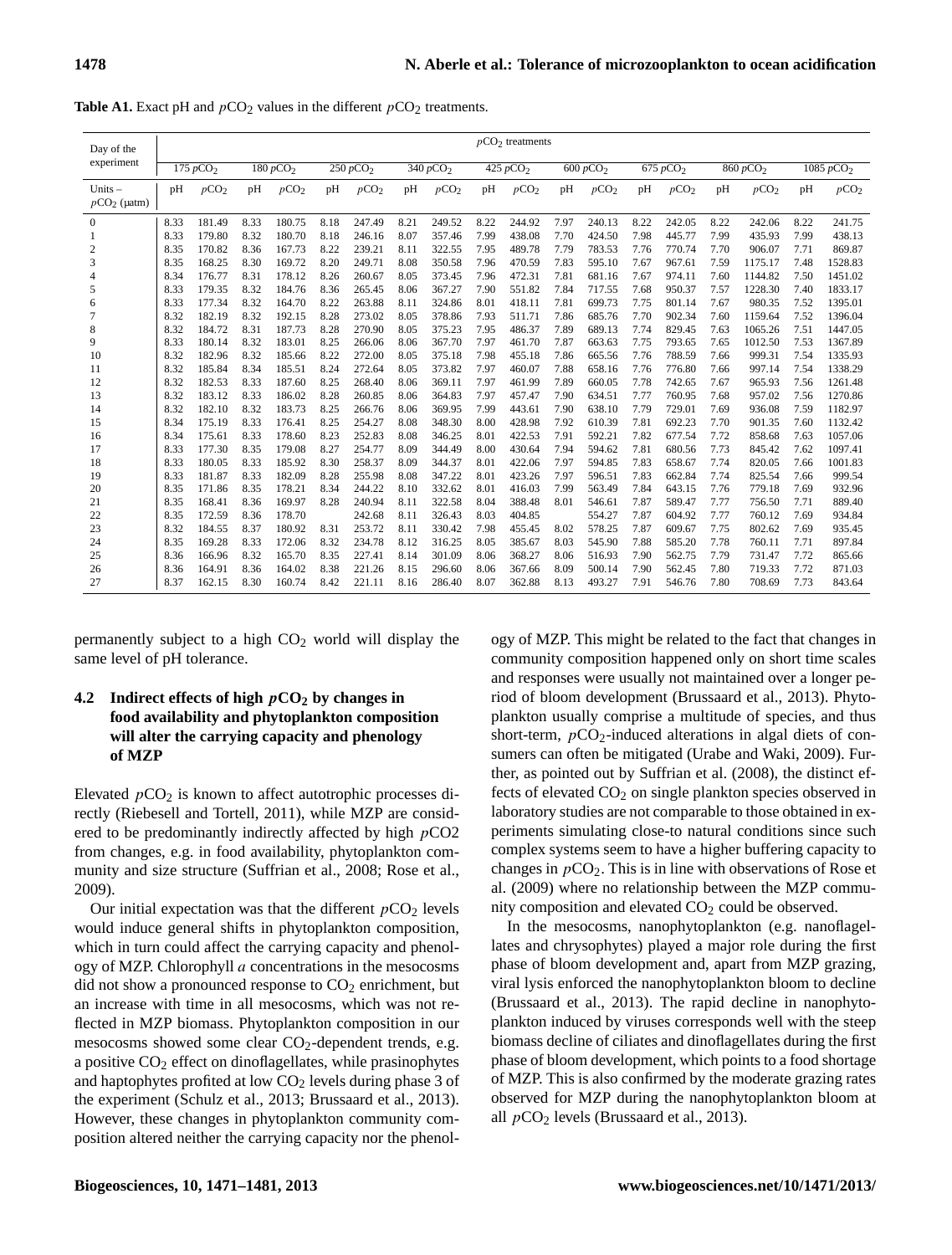## **N. Aberle et al.: Tolerance of microzooplankton to ocean acidification 1479**

Table A2. Taxonomic composition of microzooplankton (abundance in individuals mL<sup>-1</sup>) over the course of the mesocosm experiment (white rows: dinoflagellates; light grey rows: ciliates) in the different  $pCO_2$  treatments.

|                                | 175 $pCO2$ (Day of the experiment) |                                                                          |                                |                 |                 |      |                  |                   |                 | 180 $pCO2$ (Day of the experiment) |                 | 250 $pCO2$ (Day of the experiment) |                                     |      |      |                 |                 |      |  |  |
|--------------------------------|------------------------------------|--------------------------------------------------------------------------|--------------------------------|-----------------|-----------------|------|------------------|-------------------|-----------------|------------------------------------|-----------------|------------------------------------|-------------------------------------|------|------|-----------------|-----------------|------|--|--|
| Taxa                           | $\overline{0}$                     | $\overline{7}$                                                           | $\overline{13}$                | $\overline{19}$ | $\overline{25}$ | 29   | $\overline{0}$   | $\overline{\tau}$ | $\overline{13}$ | $\overline{19}$                    | $\overline{25}$ | 29                                 | $\overline{0}$                      | 7    | 13   | $\overline{19}$ | $\overline{25}$ | 29   |  |  |
| Gyrodinium cf. fusiforme       | 5.60                               | 3.52                                                                     | 1.56                           | 2.20            | 5.94            | 1.03 | 5.50             | 3.94              | 1.02            | 1.94                               | 2.22            | 0.35                               | 5.54                                | 4.22 | 1.34 | 2.84            | 4.76            | 1.68 |  |  |
| Gymnodinium cf. arcticum       | 3.18                               | 3.40                                                                     | 1.24                           | 2.12            | 4.32            | 3.22 | 3.54             | 2.44              | 2.16            | 2.62                               | 2.12            | 0.91                               | 5.04                                | 3.70 | 1.12 | 1.60            | 5.64            | 1.29 |  |  |
| Katodinium cf. glaucum         | 0.70                               | 0.64                                                                     | 0.86                           | 1.40            | 4.88            | 4.66 | 0.38             | 0.16              | 1.54            | 2.18                               | 3.88            | 1.08                               | 0.48                                | 0.58 | 0.82 | 1.16            | 4.32            | 0.96 |  |  |
| Protoperidinium cf. pellucidum | 0.04                               | 0.04                                                                     | 0.00                           | 0.00            | 0.20            | 0.02 | 0.02             | 0.08              | 0.06            | 0.06                               | 0.02            | 0.14                               | 0.02                                | 0.00 | 0.00 | 0.00            | 0.36            | 0.11 |  |  |
| Protoperidinium cf. brevipes   | 0.08                               | 0.00                                                                     | 0.04                           | 0.00            | 0.16            | 0.08 | 0.00             | 0.10              | 0.00            | 0.16                               | 0.20            | 0.30                               | 0.04                                | 0.04 | 0.04 | 0.00            | 0.20            | 0.09 |  |  |
| Protoperidinium cf. ovatum     | 0.07                               | 0.08                                                                     | 0.04                           | 0.04            | 0.40            | 0.41 | 0.08             | 0.12              | 0.18            | 0.00                               | 0.24            | 0.08                               | 0.03                                | 0.18 | 0.02 | 0.08            | 0.32            | 0.48 |  |  |
| Strombidium cf. conicum        | 0.00                               | 0.02                                                                     | 1.10                           | 0.22            | 0.28            | 0.26 | 0.14             | 0.22              | 1.06            | 0.34                               | 0.24            | 0.02                               | 0.03                                | 0.08 | 1.32 | 0.26            | 0.44            | 0.04 |  |  |
| Strombidium capitatum          | 0.00                               | 0.00                                                                     | 0.36                           | 0.30            | 0.12            | 0.00 | 0.32             | 0.08              | 0.08            | 0.58                               | 0.00            | 0.00                               | 0.40                                | 0.10 | 0.34 | 0.06            | 0.24            | 0.00 |  |  |
| CystStrombidium capitatum      | 0.14                               | 0.04                                                                     | 0.02                           | 0.04            | 0.16            | 0.06 | 0.48             | 0.02              | 0.02            | 0.00                               | 0.02            | 0.06                               | 0.19                                | 0.18 | 0.12 | 0.00            | 0.20            | 0.02 |  |  |
| Strombidium spp.               | 3.40                               | 0.48                                                                     | 0.62                           | 0.62            | 0.12            | 0.08 | 4.10             | 0.88              | 0.72            | 1.06                               | 0.00            | 0.00                               | 4.18                                | 1.94 | 1.84 | 0.78            | 0.20            | 0.01 |  |  |
| Rimostrombidium sp.            | 0.14                               | 0.06                                                                     | 0.16                           | 0.20            | 0.04            | 0.02 | 0.00             | 0.06              | 0.02            | 0.18                               | 0.00            | 0.06                               | 0.07                                | 0.16 | 0.12 | 0.60            | 0.06            | 0.04 |  |  |
| Lohmaniella oviformis          | 0.32                               | 0.16                                                                     | 0.02                           | 1.24            | 0.96            | 0.00 | 0.22             | 0.26              | 0.92            | 2.02                               | 0.00            | 0.02                               | 0.04                                | 0.14 | 0.08 | 0.94            | 0.24            | 0.54 |  |  |
| Myrionecta rubra               | 0.12                               | 0.06                                                                     | 0.06                           | 0.00            | 0.00            | 0.00 | 0.38             | 0.06              | 0.00            | 0.00                               | 0.00            | 0.04                               | 0.05                                | 0.16 | 0.04 | 0.00            | 0.00            | 0.00 |  |  |
| Strobilidium spiralis          | 0.14                               | 0.00                                                                     | 0.00                           | 0.08            | 0.16            | 0.14 | 0.04             | 0.06              | 0.14            | 0.06                               | 0.04            | 0.02                               | 0.05                                | 0.02 | 0.04 | 0.00            | 0.24            | 0.01 |  |  |
| Laboea strobila                | 0.08                               | 0.06                                                                     | 0.06                           | 0.10            | 0.04            | 0.06 | 0.18             | 0.13              | 0.22            | 0.18                               | 0.04            | 0.04                               | 0.00                                | 0.04 | 0.14 | 0.14            | 0.20            | 0.08 |  |  |
|                                |                                    | 340 $pCO2$ (Day of the experiment)<br>425 $pCO2$ (Day of the experiment) |                                |                 |                 |      |                  |                   |                 |                                    |                 |                                    | 600 $pCO2$ (Day of the experiment)  |      |      |                 |                 |      |  |  |
| Taxa                           | $\Omega$                           | 7                                                                        | 13                             | 19              | 25              | 29   | $\mathbf{0}$     | 7                 | 13              | 19                                 | 25              | 29                                 | $\mathbf{0}$                        | 7    | 13   | 19              | 25              | 29   |  |  |
| Gyrodinium cf. fusiforme       | 2.59                               | 3.40                                                                     | 0.56                           | 1.92            | 1.92            | 0.78 | 4.74             | 4.32              | 1.04            | 1.44                               | 1.36            | 0.11                               | 1.60                                | 4.86 | 1.74 | 2.20            | 2.44            | 0.38 |  |  |
| Gymnodinium cf. arcticum       | 1.30                               | 3.94                                                                     | 0.44                           | 2.12            | 4.08            | 2.44 | 3.06             | 5.68              | 1.40            | 2.42                               | 3.78            | 0.59                               | 0.67                                | 3.86 | 1.94 | 3.26            | 8.16            | 0.53 |  |  |
| Katodinium cf. glaucum         | 0.39                               | 1.02                                                                     | 0.40                           | 1.90            | 3.10            | 2.94 | 0.98             | 3.20              | 1.02            | 1.82                               | 4.28            | 0.89                               | 0.05                                | 1.24 | 1.26 | 2.80            | 5.32            | 0.54 |  |  |
| Protoperidinium cf. pellucidum | 0.01                               | 0.00                                                                     | 0.00                           | 0.06            | 0.04            | 0.06 | 0.02             | 0.12              | 0.02            | 0.04                               | 0.00            | 0.10                               | 0.04                                | 0.00 | 0.06 | 0.00            | 0.16            | 0.09 |  |  |
| Protoperidinium cf. brevipes   | 0.00                               | 0.10                                                                     | 0.00                           | 0.18            | 0.14            | 0.08 | 0.00             | 0.20              | 0.08            | 0.08                               | 0.10            | 0.10                               | 0.08                                | 0.04 | 0.02 | 0.04            | 0.00            | 0.04 |  |  |
| Protoperidinium cf. ovatum     | 0.05                               | 0.08                                                                     | 0.06                           | 0.00            | 0.24            | 0.38 | 0.16             | 0.00              | 0.06            | 0.18                               | 0.12            | 0.09                               | 0.02                                | 0.08 | 0.06 | 0.18            | 0.00            | 0.14 |  |  |
| Strombidium cf. conicum        | 0.00                               | 0.58                                                                     | 0.24                           | 0.16            | 0.14            | 0.18 | 0.10             | 0.72              | 0.88            | 0.36                               | 0.24            | 0.12                               | 0.00                                | 0.70 | 0.68 | 0.30            | 0.12            | 0.00 |  |  |
| Strombidium capitatum          | 0.28                               | 0.42                                                                     | 0.16                           | 0.16            | 0.00            | 0.02 | 0.14             | 0.24              | 0.06            | 0.26                               | 0.20            | 0.00                               | 0.27                                | 0.44 | 0.12 | 0.06            | 0.00            | 0.00 |  |  |
| Cyst Strombidium capitatum     | 0.21                               | 0.09                                                                     | 0.00                           | 0.06            | 0.04            | 0.06 | 0.14             | 0.20              | 0.08            | 0.04                               | 0.00            | 0.04                               | 0.10                                | 0.02 | 0.04 | 0.00            | 0.00            | 0.02 |  |  |
| Strombidium spp.               | 0.33                               | 4.76                                                                     | 0.12                           | 0.48            | 0.04            | 0.06 | 6.14             | 9.20              | 0.42            | 1.00                               | 0.24            | 0.00                               | 0.00                                | 2.76 | 0.68 | 0.66            | 0.36            | 0.00 |  |  |
| Rimostrombidium sp.            | 0.05                               | 0.26                                                                     | 0.08                           | 0.34            | 0.02            | 0.02 | 0.00             | 0.16              | 0.10            | 0.10                               | 0.02            | 0.00                               | 0.03                                | 0.10 | 0.08 | 1.06            | 0.00            | 0.03 |  |  |
| Lohmaniella oviformis          | 0.02                               | 0.18                                                                     | 0.10                           | 1.46            | 1.44            | 0.66 | 0.18             | 0.12              | 0.16            | 2.04                               | 0.38            | 0.37                               | 0.04                                | 0.18 | 0.26 | 2.22            | 1.04            | 0.29 |  |  |
| Myrionecta rubra               | 0.23                               | 0.18                                                                     | 0.12                           | 0.00            | 0.00            | 0.00 | 0.34             | 0.00              | 0.00            | 0.00                               | 0.00            | 0.00                               | 0.04                                | 0.16 | 0.06 | 1.06            | 0.00            | 0.00 |  |  |
| Strobilidium spiralis          | 0.08                               | 0.10                                                                     | 0.00                           | 0.16            | 0.08            | 0.00 | 0.02             | 0.04              | 0.12            | 0.00                               | 0.04            | 0.02                               | 0.00                                | 0.02 | 0.06 | 0.06            | 0.06            | 0.01 |  |  |
| Laboea strobila                | 0.06                               | 0.06                                                                     | 0.04                           | 0.06            | 0.02            | 0.02 | 0.22             | 0.00              | 0.04            | 0.26                               | 0.04            | 0.00                               | 0.00                                | 0.02 | 0.04 | 0.14            | 0.00            | 0.03 |  |  |
|                                |                                    | 675                                                                      | $pCO2$ (Day of the experiment) |                 |                 |      |                  |                   |                 | $860 pCO2$ (Day of the experiment) |                 |                                    | 1085 $pCO2$ (Day of the experiment) |      |      |                 |                 |      |  |  |
| Taxa                           | $\overline{0}$                     | 7                                                                        | 13                             | 19              | 25              | 29   | $\boldsymbol{0}$ | 7                 | 13              | 19                                 | $\overline{25}$ | 29                                 | $\mathbf{0}$                        | 7    | 13   | 19              | 25              | 29   |  |  |
| Gyrodinium cf. fusiforme       | 5.32                               | 4.36                                                                     | 0.80                           | 1.68            | 1.92            | 0.58 | 4.55             | 2.70              | 0.98            | 1.74                               | 1.76            | 0.29                               | 5.00                                | 3.10 | 1.44 | 1.48            | 0.90            | 0.10 |  |  |
| Gymnodinium cf. arcticum       | 3.80                               | 4.54                                                                     | 1.18                           | 2.72            | 2.62            | 2.92 | 2.06             | 3.46              | 1.30            | 2.66                               | 3.89            | 2.27                               | 3.54                                | 3.24 | 2.54 | 4.64            | 2.54            | 1.12 |  |  |
| Katodinium cf. glaucum         | 0.70                               | 0.64                                                                     | 1.26                           | 4.16            | 4.26            | 2.38 | 0.48             | 0.98              | 1.18            | 4.00                               | 3.34            | 1.42                               | 0.72                                | 1.33 | 0.94 | 3.72            | 3.40            | 1.10 |  |  |
| Protoperidinium cf. pellucidum | 0.02                               | 0.00                                                                     | 0.02                           | 0.00            | 0.10            | 0.22 | 0.01             | 0.00              | 0.00            | 0.02                               | 0.06            | 0.14                               | 0.02                                | 0.02 | 0.00 | 0.00            | 0.14            | 0.09 |  |  |
| Protoperidinium cf. brevipes   | 0.04                               | 0.10                                                                     | 0.12                           | 0.10            | 0.18            | 0.08 | 0.04             | 0.10              | 0.04            | 0.16                               | 0.04            | 0.05                               | 0.00                                | 0.12 | 0.10 | 0.14            | 0.14            | 0.05 |  |  |
| Protoperidinium cf. ovatum     | 0.18                               | 0.08                                                                     | 0.10                           | 0.16            | 0.14            | 0.12 | 0.15             | 0.14              | 0.28            | 0.00                               | 0.06            | 0.15                               | 0.18                                | 0.18 | 0.18 | 0.20            | 0.14            | 0.00 |  |  |
| Strombidium cf. conicum        | 0.26                               | 0.24                                                                     | 0.42                           | 0.40            | 0.00            | 0.00 | 0.07             | 0.14              | 0.64            | 0.08                               | 0.14            | 0.10                               | 0.18                                | 0.34 | 0.86 | 0.22            | 0.22            | 0.07 |  |  |
| Strombidium capitatum          | 0.60                               | 0.28                                                                     | 0.08                           | 0.08            | 0.00            | 0.02 | 0.51             | 0.18              | 0.06            | 0.00                               | 0.00            | 0.01                               | 0.30                                | 0.16 | 0.08 | 0.30            | 0.06            | 0.00 |  |  |
| Cyst Strombidium capitatum     | 0.58                               | 0.10                                                                     | 0.04                           | 0.16            | 0.12            | 0.00 | 0.21             | 0.14              | 0.08            | 0.00                               | 0.00            | 0.06                               | 0.36                                | 0.04 | 0.02 | 0.02            | 0.16            | 0.00 |  |  |
| Strombidium spp.               | 6.84                               | 3.00                                                                     | 0.14                           | 0.12            | 0.00            | 0.00 | 0.89             | 2.56              | 0.12            | 0.06                               | 0.02            | 0.00                               | 5.20                                | 5.32 | 0.48 | 0.40            | 0.62            | 0.03 |  |  |
| Rimostrombidium sp.            | 0.00                               | 0.08                                                                     | 0.04                           | 0.28            | 0.10            | 0.02 | 0.05             | 0.16              | 0.00            | 0.10                               | 0.08            | 0.10                               | 0.00                                | 0.08 | 0.12 | 0.19            | 0.50            | 0.03 |  |  |
| Lohmaniella oviformis          | 0.30                               | 0.26                                                                     | 0.10                           | 0.44            | 0.00            | 0.98 | 0.15             | 0.36              | 0.18            | 1.54                               | 1.12            | 0.45                               | 0.24                                | 0.22 | 0.76 | 1.54            | 1.78            | 0.05 |  |  |
| Myrionecta rubra               | 0.22                               | 0.04                                                                     | 0.06                           | 0.00            | 0.00            | 0.00 | 0.73             | 0.04              | 0.04            | 0.00                               | 0.00            | 0.00                               | 0.24                                | 0.00 | 0.00 | 0.00            | 0.06            | 0.00 |  |  |
| Strobilidium spiralis          | 0.10                               | 0.10                                                                     | 0.10                           | 0.36            | 0.18            | 0.08 | 0.01             | 0.10              | 0.04            | 0.28                               | 0.22            | 0.05                               | 0.06                                | 0.04 | 0.10 | 0.12            | 0.58            | 0.05 |  |  |
| Laboea strobila                | 0.14                               | 0.06                                                                     | 0.00                           | 0.28            | 0.12            | 0.00 | 0.01             | 0.14              | 0.04            | 0.18                               | 0.00            | 0.12                               | 0.22                                | 0.08 | 0.04 | 0.04            | 0.10            | 0.00 |  |  |

During the second and the third phase of bloom development, increases in MZP biomass were observed at all  $pCO<sub>2</sub>$ levels. This corresponds well to the high nanophytoplankton biomass (mainly prasinophytes, autotrophic dinoflagellates and haptophytes; see Schulz et al., 2013 for details) during the second half of the experiment (phase 2 and 3). In addition, high MZP grazing rates on pico- and nanophytoplankton were observed during the phases after nutrient addition from day 13 on (Brussaard et al., 2013). But despite a continuously high pico- and nanophytoplankton availability and an increasing biomass of autotrophic dinoflagellates (mainly *H. rotundata*), MZP showed a rapid decline during the third phase of bloom development. This phenomenon is most likely not bottom-up regulated but related to an enhanced top-down control of MZP by mesozooplankton. In our study the mesozooplankton were comprised of Cirripedia and copepod nauplii initially and shifted towards a community dominated by polychaete larvae and copepodites (mainly *Calanus* spp.) from day 18 onwards at all  $pCO<sub>2</sub>$  levels (Niehoff et al., 2012). Cirripedia larvae, which dominated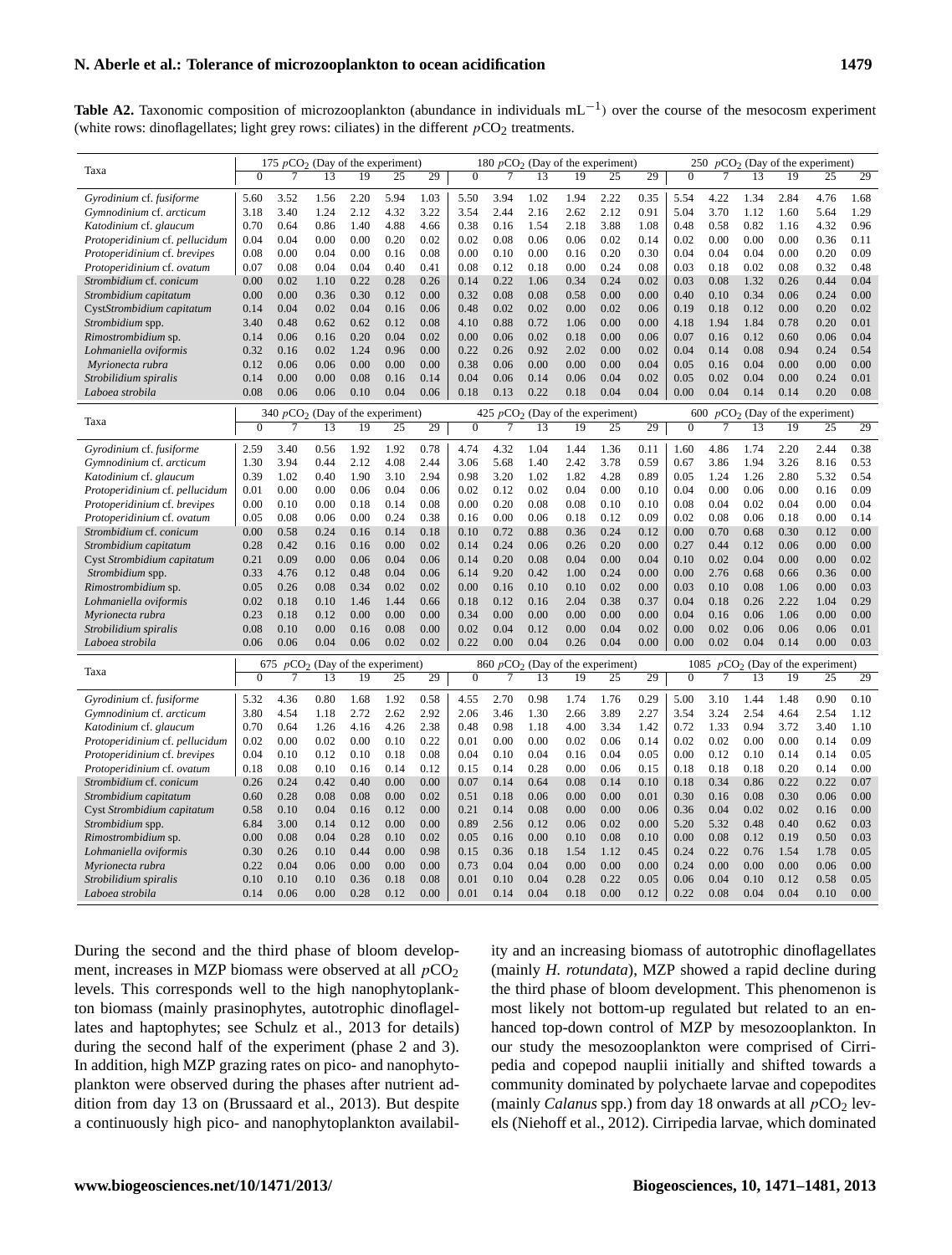the mesozooplankton clearly during the first phase of bloom development, are characterized by an herbivorous feeding mode in contrast to other meroplanktonic larvae such as copepod nauplii (Turner et al., 2001). This might explain the high initial MZP biomass in the mesocosms when predation pressure by omnivorous mesozooplankton was still low. Subsequently, polychaete larvae and *Calanus* copepodites, effective grazers of MZP (Turner et al., 2001), became highly abundant, thus pointing to a suppression of MZP by mesozooplankton.

In conclusion, our hypotheses that a high  $pCO<sub>2</sub>$  will alter MZP community structure, carrying capacity or phenology must be rejected on the basis of the present mesocosm experiment and it points to a relatively high robustness of MZP towards elevated  $CO<sub>2</sub>$  in coastal waters.

*Acknowledgements.* This work is a contribution to the "European Project on Ocean Acidification" (EPOCA), which received funding from the European Community's Seventh Framework Programme (FP7/2007–2013) under grant agreement no. 211384. We gratefully acknowledge the logistical support of Greenpeace International for its assistance with the transport of the mesocosm facility from Kiel to Ny-Ålesund and back to Kiel. We also thank the captains and crews of M/V *Esperanza* of Greenpeace and R/V *Viking Explorer* of the University Centre in Svalbard (UNIS) for assistance during mesocosm transport and during deployment and recovery in Kongsfjorden. We thank the staff of the French–German Arctic Research Base at Ny-Ålesund, in particular Marcus Schumacher, for on-site logistical support.

Edited by: T. F. Thingstad

# **References**

- Aberle, N., Lengfellner, K., and Sommer, U.: Spring bloom succession, grazing impact and herbivore selectivity of ciliate communities in response to winter warming, Oecologia, 150, 668–681, 2007.
- Brussaard, C. P. D., Noordeloos, A. A. M., Witte, H., Collenteur, M. C. J., Schulz, K., Ludwig, A., and Riebesell, U.: Arctic microbial community dynamics influenced by elevated  $CO<sub>2</sub>$  levels, Biogeosciences, 10, 719–731, [doi:10.5194/bg-10-719-2013,](http://dx.doi.org/10.5194/bg-10-719-2013) 2013.
- Calbet, A. and Landry, M. R.: Phytoplankton growth, microzooplankton grazing, and carbon cycling in marine systems, Limnol. Oceanogr., 49, 51–57, 2004.
- Calbet, A. and Saiz, E.: The ciliate-copepod link in marine ecosystems, Aquat. Microb. Ecol., 38, 157–167, 2005.
- Eilertsen, H. C., Taasen, J. P., and Weslawski, J. M.: Phytoplankton studies in the fjords of West Spitzbergen – physical-environment and production in spring and summer, J. Plankton Res., 11, 1245–1260, 1989.
- Feng, Y. Y., Hare, C. E., Leblanc, K., Rose, J. M., Zhang, Y. H., DiTullio, G. R., Lee, P. A., Wilhelm, S. W., Rowe, J. M., Sun, J., Nemcek, N., Gueguen, C., Passow, U., Benner, I., Brown, C., and Hutchins, D. A.: Effects of increased  $pCO<sub>2</sub>$  and temperature on the North Atlantic spring bloom. I. The phytoplankton com-

munity and biogeochemical response, Mar. Ecol.-Prog Ser., 388, 13–25, 2009.

- Foissner, W., Berger, H., and Kohmann, F.: Taxonomische und ökologische Revision der Ciliaten des Saprobiensystems Band I-IV, edited by: Wasserwirtschaft, I. B. L. f., Informationsberichte Bayerisches Landesamt für Wasserwirtschaft, München, 1991, 1992, 1994, 1995.
- Hansen, P. J.: Effect of high pH on the growth and survival of marine phytoplankton: implications for species succession, Aquat. Microb. Ecol., 28, 279–288, 2002.
- Hillebrand, H., Duerselen, C.-D., Kirschtel, D., Pollingher, U., and Zohary, T.: Biovolume calculation for pelagic and benthic microalgae, J. Phycol., 35, 403–424, 1999.
- Hinga, K. R.: Co-occurrence of dinoflagellate blooms and high pH in marine enclosures, Mar. Ecol.-Prog Ser., 86, 181–187, 1992.
- Hinga, K. R.: Effects of pH on coastal marine phytoplankton, Mar. Ecol.-Prog Ser., 238, 281–300, 2002.
- Hodal, H., Falk-Petersen, S., Hop, H., Kristiansen, S., and Reigstad, M.: Spring bloom dynamics in kongsfjorden, svalbard: Nutrients, phytoplankton, protozoans and primary production, Polar Biol., 35, 191–203, [doi:10.1007/s00300-011-1053-7,](http://dx.doi.org/10.1007/s00300-011-1053-7) 2012.
- Hop, H., Pearson, T., Hegseth, E. N., Kovacs, K. M., Wiencke, C., Kwasniewski, S., Eiane, K., Mehlum, F., Gulliksen, B., Wlodarska-Kowalezuk, M., Lydersen, C., Weslawski, J. M., Cochrane, S., Gabrielsen, G. W., Leakey, R. J. G., Lonne, O. J., Zajaczkowski, M., Falk-Petersen, S., Kendall, M., Wangberg, S. A., Bischof, K., Voronkov, A. Y., Kovaltchouk, N. A., Wiktor, J., Poltermann, M., di Prisco, G., Papucci, C., and Gerland, S.: The marine ecosystem of Kongsfjorden, Svalbard, Polar Res., 21, 167–208, 2002.
- Hoppenrath, M., Elbrächter, M., and Drebes, G.: Marine Phytoplankton, Schweizerbart'Sche Verlagsbuchhandlung, Stuttgart, 2009.
- Irigoien, X., Flynn, K. J., and Harris, R. P.: Phytoplankton blooms: a "loophole" in microzooplankton grazing impact?, J. Plankton Res., 27, 313–321, 2005.
- Johansson, M., Gorokhova, E., and Larsson, U.: Annual variability in ciliate community structure, potential prey and predators in the open northern Baltic Sea proper, J. Plankton Res., 26, 67–80, 2004.
- Kahl, A.: Urtiere oder Protozoa I. Wimpertiere oder Ciliata (Infusoria), in: Tierwelt Deutschlands und der angrenzenden Meeresteile, edited by: Dahl, F., 886 pp., 1932.
- Kraberg, A., Baumann, M., and Dürselen, C.: Coastal phytoplankton: Photo guide for Northern Europena Seas, Pfeil Verlag, München, 204 pp., 2010.
- Landry, M. R. and Calbet, A.: Microzooplankton production in the oceans, ICES J. Mar. Sci., 61, 501–507, 2004.
- Levinsen, H. and Nielsen, T. G.: The trophic role of marine pelagic ciliates and heterotrophic dinoflagellates in arctic and temperate coastal ecosystems: A cross-latitude comparison, Limnol. Oceanogr., 47, 427–439, 2002.
- Levinsen, H., Nielsen, T. G., and Hansen, B. W.: Annual succession of marine pelagic protozoans in disko bay, west greenland, with emphasis on winter dynamics, Mar. Ecol.-Prog. Ser., 206, 119– 134, [doi:10.3354/meps206119,](http://dx.doi.org/10.3354/meps206119) 2000.
- Loeder, M. G. J., Meunier, C., Wiltshire, K. H., Boersma, M., and Aberle, N.: The role of ciliates, heterotrophic dinoflagellates and copepods in structuring spring plankton communities at Hel-